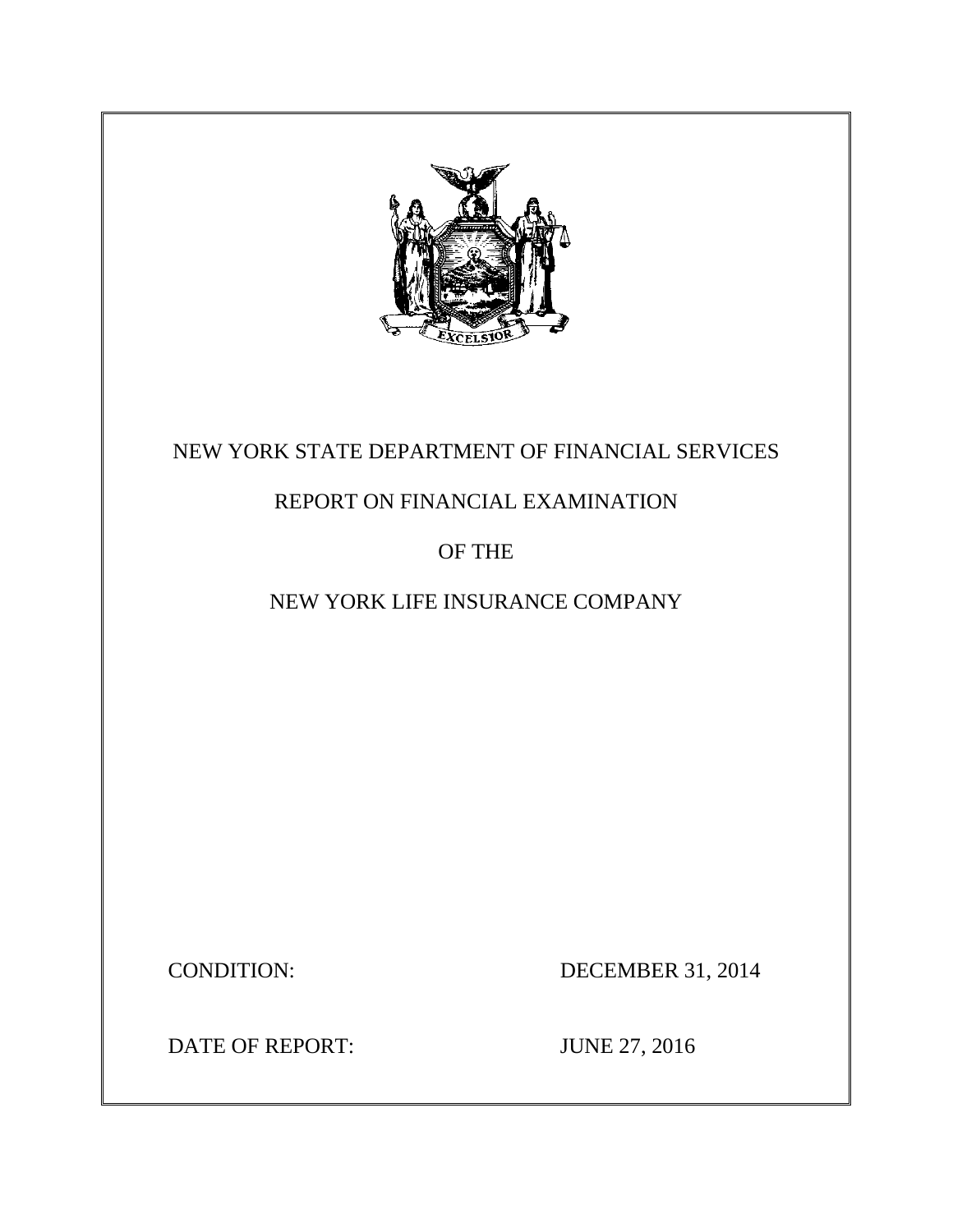## NEW YORK STATE DEPARTMENT OF FINANCIAL SERVICES

## REPORT ON FINANCIAL EXAMINATION

## OF THE

## NEW YORK LIFE INSURANCE COMPANY

## AS OF

## DECEMBER 31, 2014

DATE OF REPORT: JUNE 27, 2016

**EXAMINER:** 

CHRISTOPHER T. RUSHFORD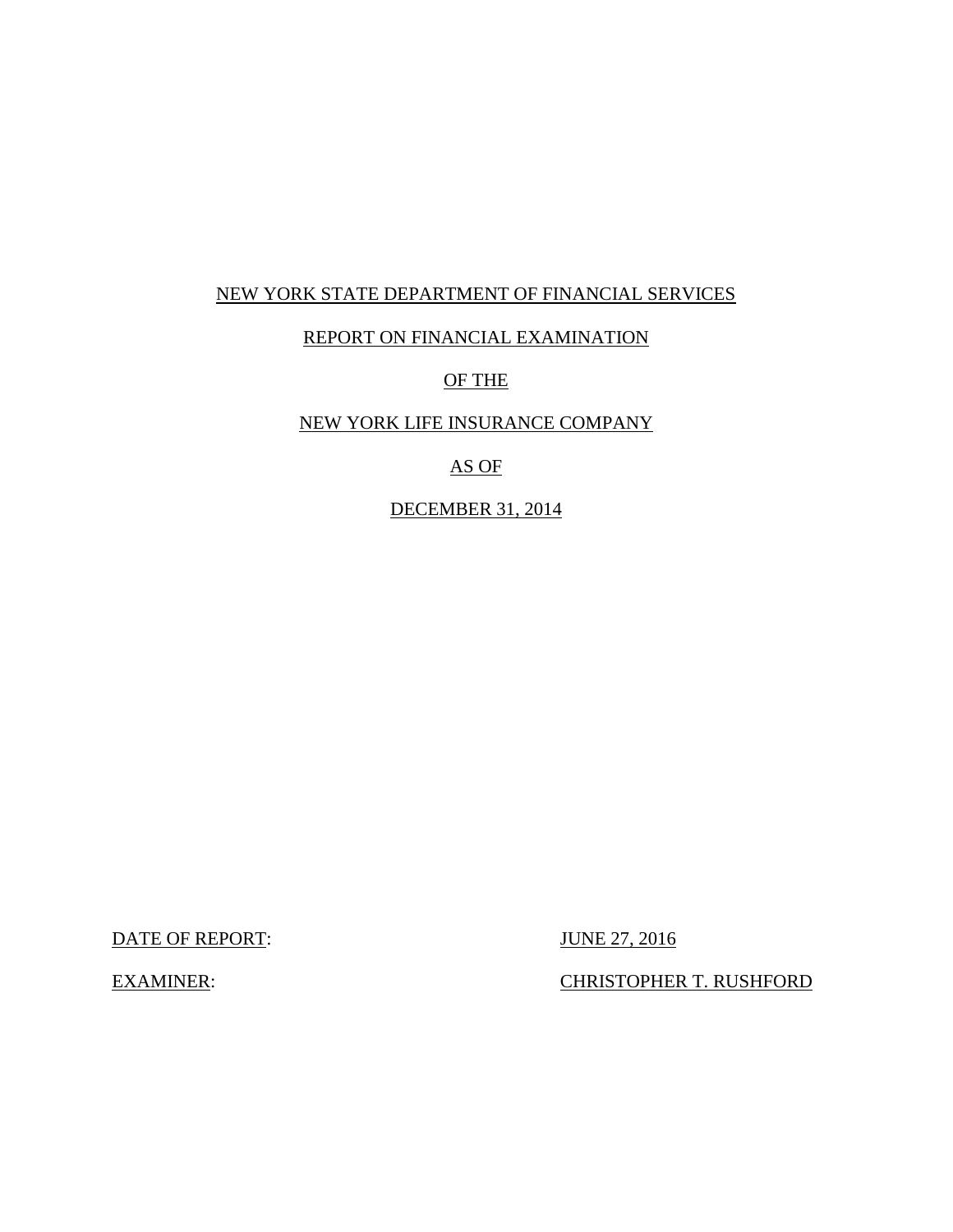## TABLE OF CONTENTS

| <b>ITEM</b> |                                     | PAGE NO.       |
|-------------|-------------------------------------|----------------|
| 1.          | <b>Executive Summary</b>            | $\overline{2}$ |
| 2.          | Scope of examination                | 3              |
| 3.          | Description of Company              | 5              |
|             | A. History                          | 5              |
|             | <b>B.</b> Subsidiaries              | 5              |
|             | C. Organizational chart             | 10             |
|             | D. Service agreements               | 11             |
|             | E. Management                       | 17             |
| 4.          | Territory and plan of operations    | 20             |
|             | A. Statutory and special deposits   | 21             |
|             | <b>B.</b> Direct operations         | 21             |
|             | C. Reinsurance                      | 22             |
| 5.          | Significant operating results       | 23             |
| 6.          | <b>Financial statements</b>         | 28             |
|             | A. Independent accountants          | 28             |
|             | <b>B.</b> Net admitted assets       | 29             |
|             | C. Liabilities, capital and surplus | 30             |
|             | D. Condensed summary of operations  | 32             |
|             | E. Surplus account                  | 33             |
| 7.          | <b>Subsequent Events</b>            | 34             |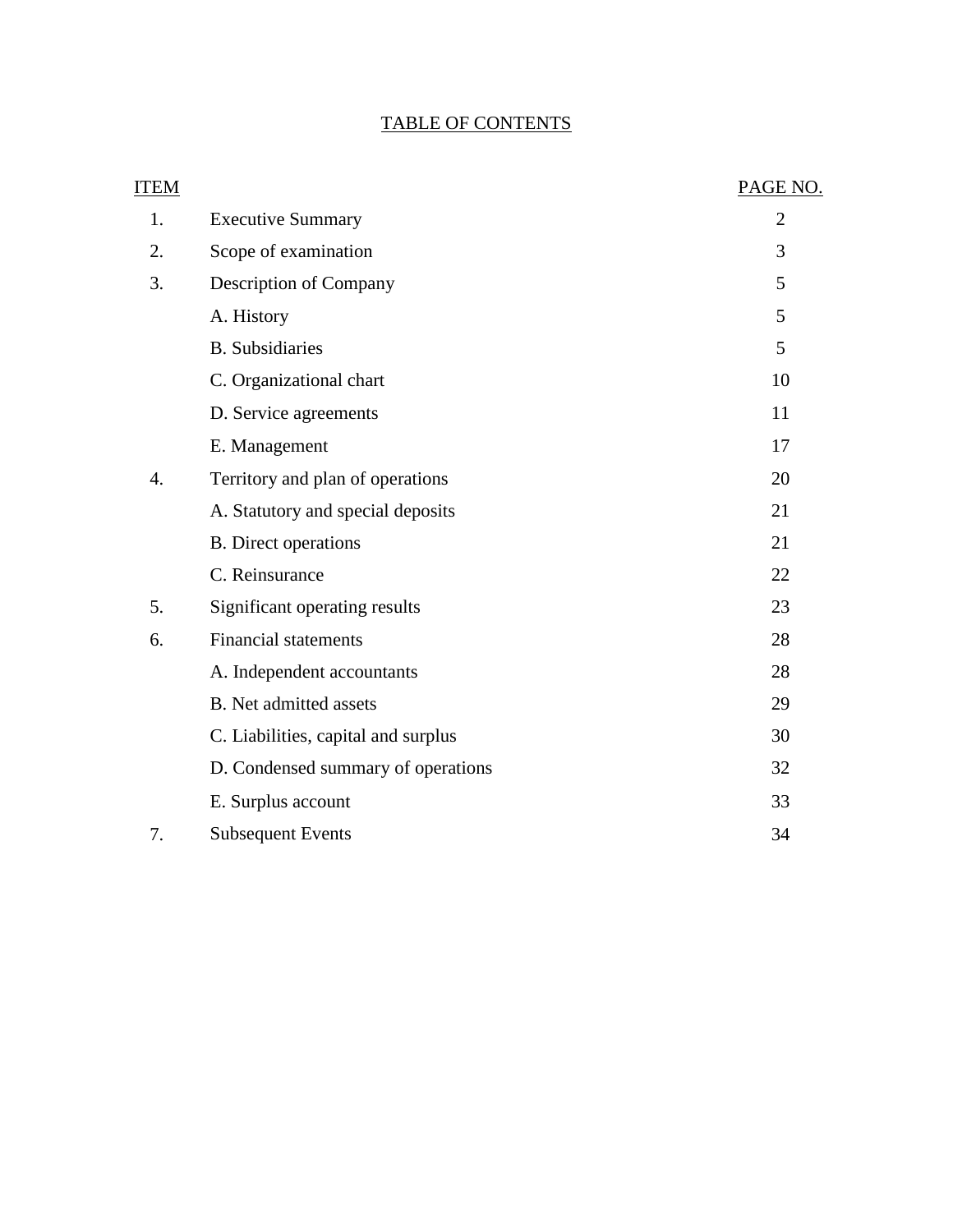

## NEW YORK STATE DEPARTMENT<sub>of</sub> **FINANCIAL SERVICES**

Andrew M. Cuomo **Maria T. Vullo** Maria T. Vullo Governor Superintendent

June 27, 2016

 Honorable Maria T. Vullo Superintendent of Financial Services New York, New York 10004

Madam:

 and annexed hereto, an examination has been made into the condition and affairs of New York Life Insurance Company, hereinafter referred to as "the Company" or "NYLIC," at its home office In accordance with instructions contained in Appointment No. 31384, dated May 23, 2016 located at 51 Madison Avenue, New York, New York 10010.

 Wherever "Department" appears in this report, it refers to the New York State Department of Financial Services.

The report indicating the results of this examination is respectfully submitted.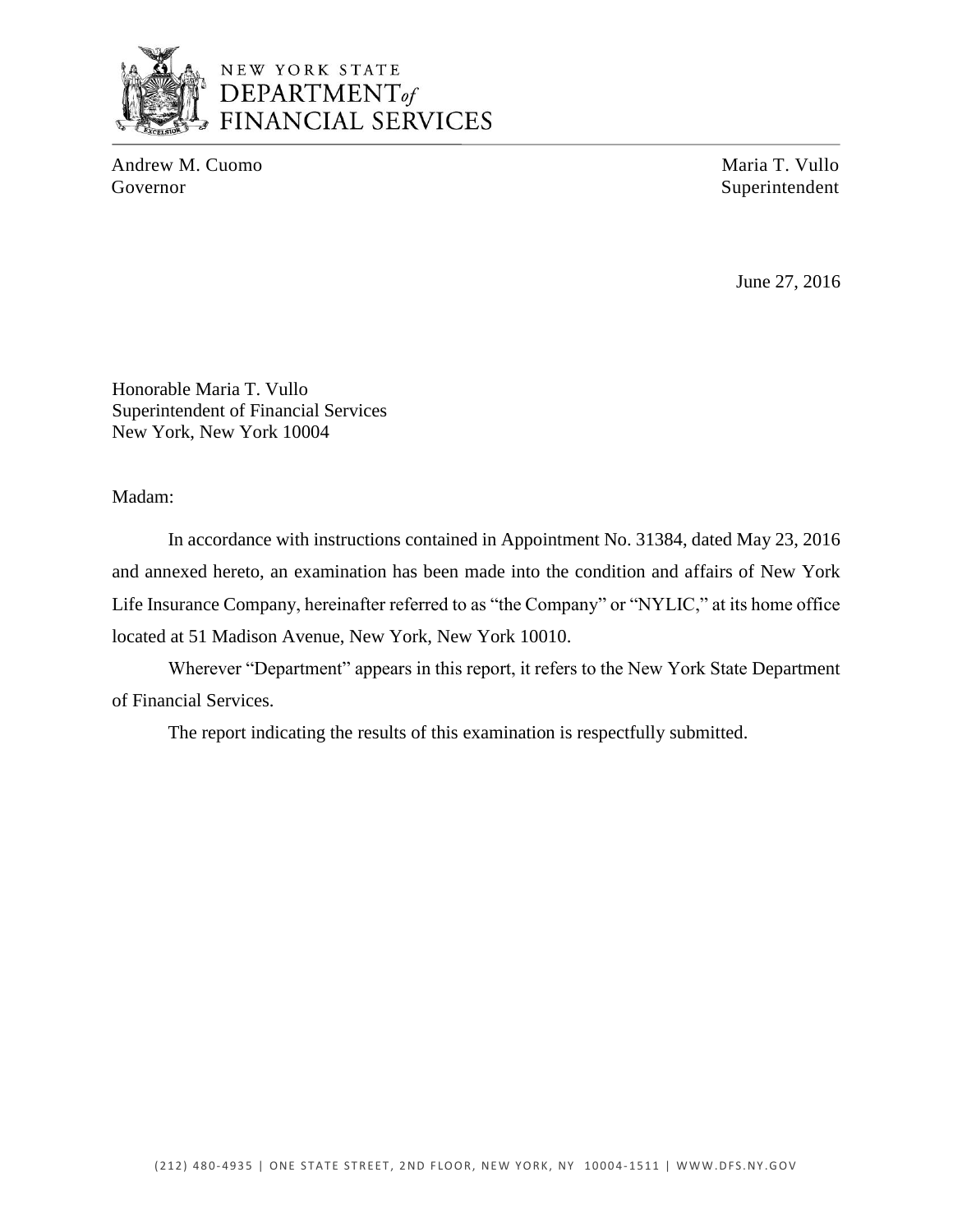#### 1. EXECUTIVE SUMMARY

The material comments contained in this report are summarized below.

- On December 1, 2014, New York Life Investments Management Holdings LLC signed a definitive agreement to acquire IndexIQ, a leader in liquid alternative exchange traded funds and mutual funds. (See item 7A of this Report)
- On December 23, 2014, the Company agreed to enter into a reinsurance transaction with John Hancock Life Insurance Company (U.S.A) ("John Hancock"), an affiliate of Manulife Financial Corporation, in which the Company will assume, through a 100 percent agreement, the Company has agreed to cede back 40 percent of the business to John Hancock through a coinsurance with funds withheld agreement. (See item 7B of this coinsurance agreement, John Hancock's closed block of business. In connection with this Report)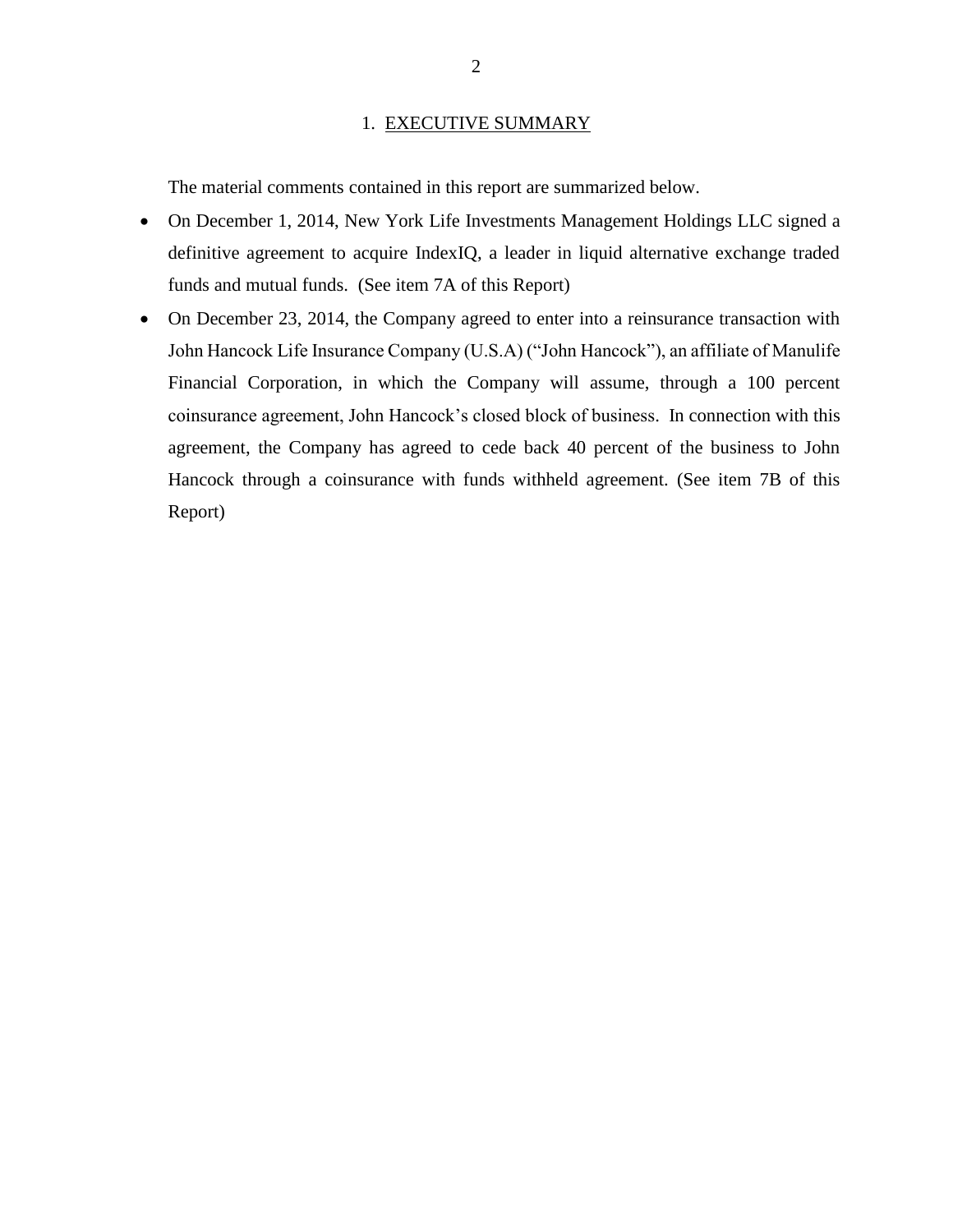#### 2. SCOPE OF EXAMINATION

*Financial Condition Examiners Handbook, 2015 Edition* (the "Handbook"). The examination covers the five -year period from January 1, 2010 to December 31, 2014. The examination was conducted observing the guidelines and procedures in the Handbook and, where deemed appropriate by the examiner, transactions occurring subsequent to December 31, 2014, but prior The examination of the Company was a full scope examination as defined in the *NAIC*  to the date of this report (i.e., the completion date of the examination) were also reviewed.

 examiner's assessment of risk in the insurer's operations and utilizing that evaluation in formulating the nature and extent of the examination. The examiner planned and performed the examination to evaluate the current financial condition as well as identify prospective risks that may threaten the future solvency of the insurer. The examiner identified key processes, assessed the risks within those processes, and evaluated the internal control systems and procedures used to mitigate those risks. The examination also included assessing the principles used and significant estimates made by management, evaluating the overall financial statement presentation, and Statutory Accounting Principles as adopted by the Department and annual statement instructions. The examination was conducted on a risk focused basis in accordance with the provisions of the Handbook published by the National Association of Insurance Commissioners ("NAIC"). The Handbook guidance provides for the establishment of an examination plan based on the determining management's compliance with New York statutes and Department guidelines,

 Handbook guidelines, through the NAIC's Financial Examination Electronic Tracking System ("FEETS"). The Department served as the lead state on the examination. In addition to the Department, a representative from the Arizona Department of Insurance participated on the examination which included its domestic insurer, NYLIFE Insurance Company of Arizona. Also, since the Company is licensed to write business in Nevada, a representative from the Nevada The examination of the Company was called by the Department in accordance with the Division of Insurance participated on the examination.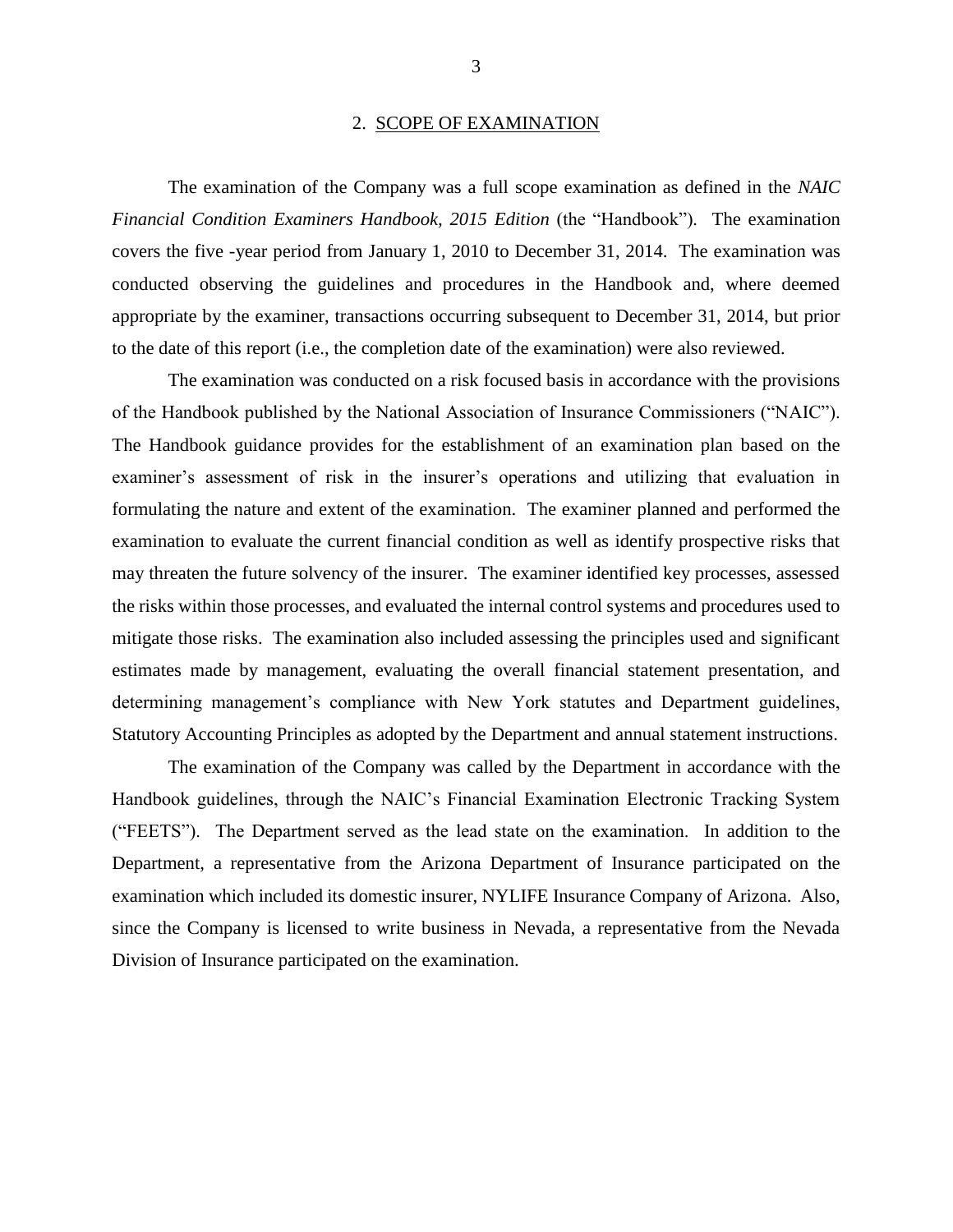environment were utilized to develop the examination approach. The Company's risks and management activities were evaluated incorporating the NAIC's nine branded risk categories. These categories are as follows: These categories are as follows: Information about the Company's organizational structure, business approach and control

- Pricing/Underwriting
- Reserving
- Operational
- Strategic
- Credit
- Market
- Liquidity
- Legal
- Reputational

 The Company was audited annually, for the years 2010 through 2014 by the accounting firm of PricewaterhouseCoopers LLP. The Company received an unqualified opinion in all five years. Certain audit work papers of the accounting firm were reviewed and relied upon in conjunction with this examination.

The examiner reviewed the prior financial report on examination, which did not contain any violations, recommendations, or comments.

 matters which involve departure from laws, regulations or rules, or which require explanation or This report on examination is confined to financial statements and comments on those description.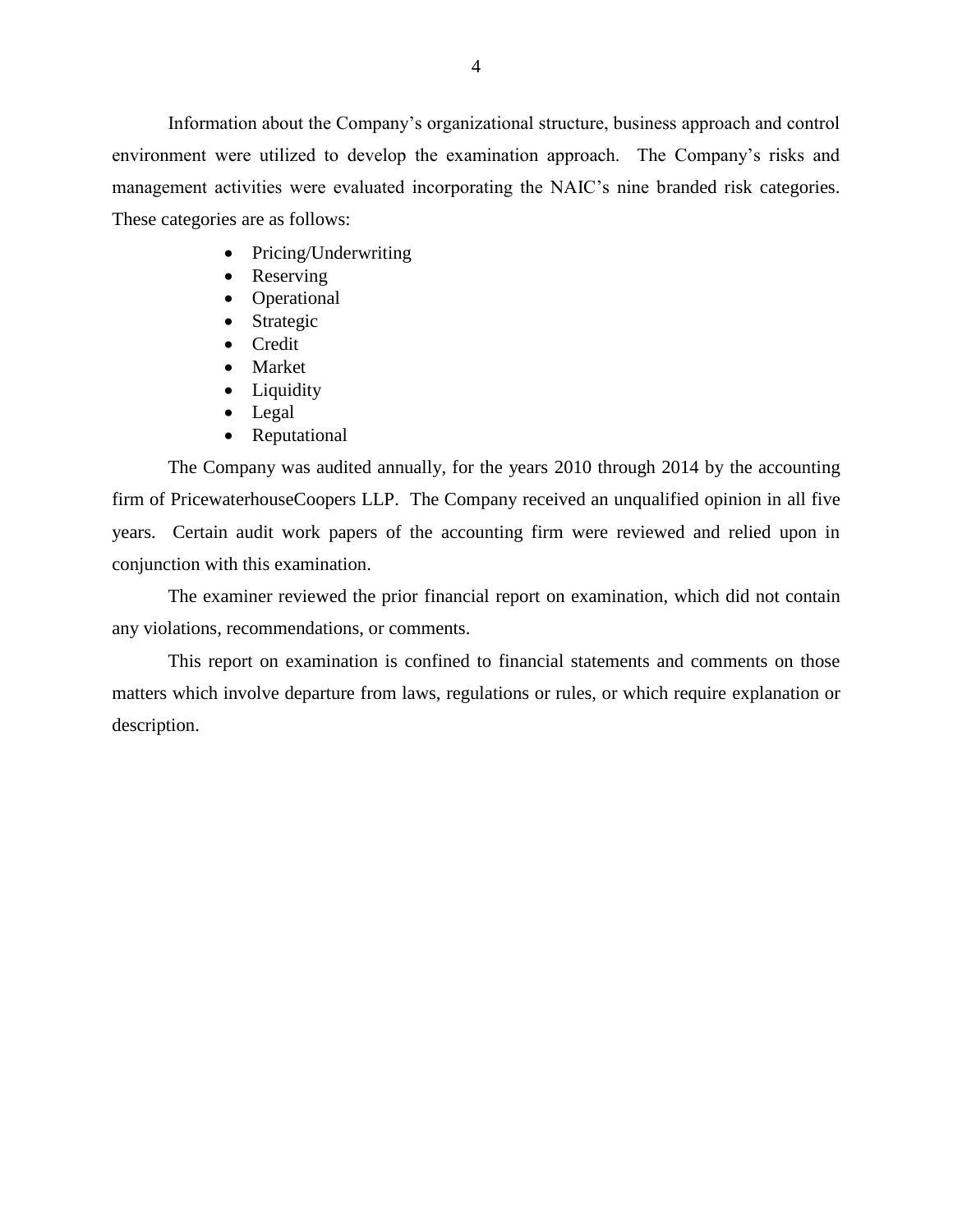#### 3. DESCRIPTION OF COMPANY

#### <span id="page-7-0"></span>A. History

 was authorized to write fire and marine insurance, inland navigation and transportation risks. The charter was amended in April 1843 to permit Nautilus Insurance Company to organize as a mutual company and write life insurance. The by-laws were amended in June 1845 to restrict the Company's business to "insurance on life and all and every insurance pertaining to life." The Company's name was officially changed to New York Life Insurance Company on April 5, 1849. The Company was originally chartered in May 1841 as Nautilus Insurance Company and

#### B. Subsidiaries

The following are brief descriptions of the significant subsidiaries in the New York Life holding company system as of December 31, 2014.

#### New York Life Insurance and Annuity Corporation

 New York Life Insurance and Annuity Corporation ("NYLIAC"), incorporated in Delaware in 1980, is a direct, wholly owned subsidiary of the Company. NYLIAC is authorized states and the District of Columbia. NYLIAC offers non-participating life insurance including a wide variety of interest sensitive and variable life insurance products and annuity products (fixed and variable deferred and immediate annuities). NYLIAC also issues products specifically to write life insurance, accident and health insurance and annuity business. It is licensed in all 50 designed for the bank-owned and corporate-owned life insurance markets.

#### NYLIFE Insurance Company of Arizona

 NYLIFE Insurance Company of Arizona ("NYLAZ") was incorporated and organized in Arizona in 1987 as a life and disability insurer. In 2004, NYLAZ obtained authority to issue variable life and variable annuity products. As of December 31, 2014, NYLAZ was licensed in the District of Columbia and all states except Maine and New York. NYLAZ's only product offering was a ten year guaranteed term life product called "Term to Age 90" which was introduced in 1998. NYLAZ has not issued any new Term to Age 90 policies since 2011.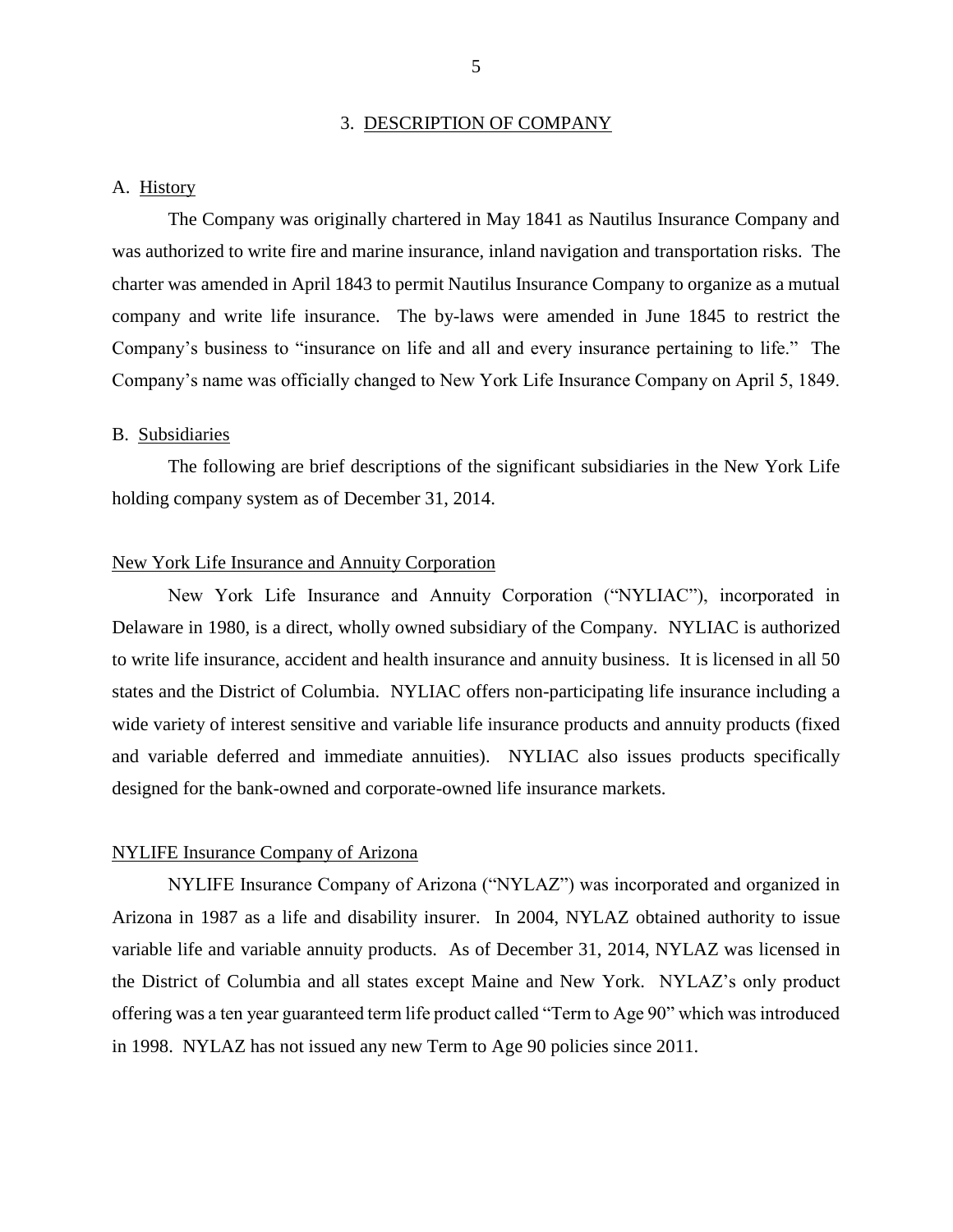#### New York Life Enterprises LLC (known as New York Life International, LLC until 5/2/2011)

 New York Life Enterprises LLC ("NYLE") is a direct, wholly owned subsidiary of the Company that was organized on November 28, 2001 under the laws of Delaware as a limited liability company. NYLE began its operations on January 1, 2002, and through its various subsidiaries, joint ventures, and affiliates, has offered life, annuity, health insurance and pension products and services to individuals and groups in selected emerging markets. During the examination period, the Company conducted business in China and NYLE's subsidiaries and Thailand. The Company sold its 50% equity interest in its joint venture operation in China on January 28, 2011, and NYLE sold its 100% interest in its operations in South Korea on February 1, 2011, Thailand on March 17, 2011, Hong Kong on April 1, 2011, Taiwan on 2012, and India on June 27, 2012. In addition, NYLE sold Fianzas Monterrey, S.A., its wholly owned Mexican surety bond business, on April 1, 2013. Through a wholly owned subsidiary, affiliates conducted business in Argentina, Hong Kong, India, Mexico, South Korea, Taiwan, and December 31, 2013, its equity interests in its joint venture operations in Argentina on January 13, Seguros Monterrey New York Life, S.A. de C.V., NYLE continues to offer individual insurance and investment products in Mexico.

#### New York Life Investment Management Holdings LLC

 Delaware as a limited liability company. Through its various subsidiaries and affiliates, NYLIM provides a variety of investment related services, including: retail and institutional investment advisory services; mutual fund distribution and administrative services; pension and 401(k) products and related administrative services; and commercial financial services to corporate New York Life Investment Management Holdings LLC ("NYLIM") is a direct, wholly owned subsidiary of the Company that was organized on December 17, 1999, under the laws of clients.

 During the examination period, NYLIM provided investment advisory services for the securities and real estate portfolios of the general and separate accounts of the Company, NYLIAC and NYLAZ. On May 1, 2014, NYLIM assigned the majority of its investment advisory rights and obligations to NYL Investors LLC.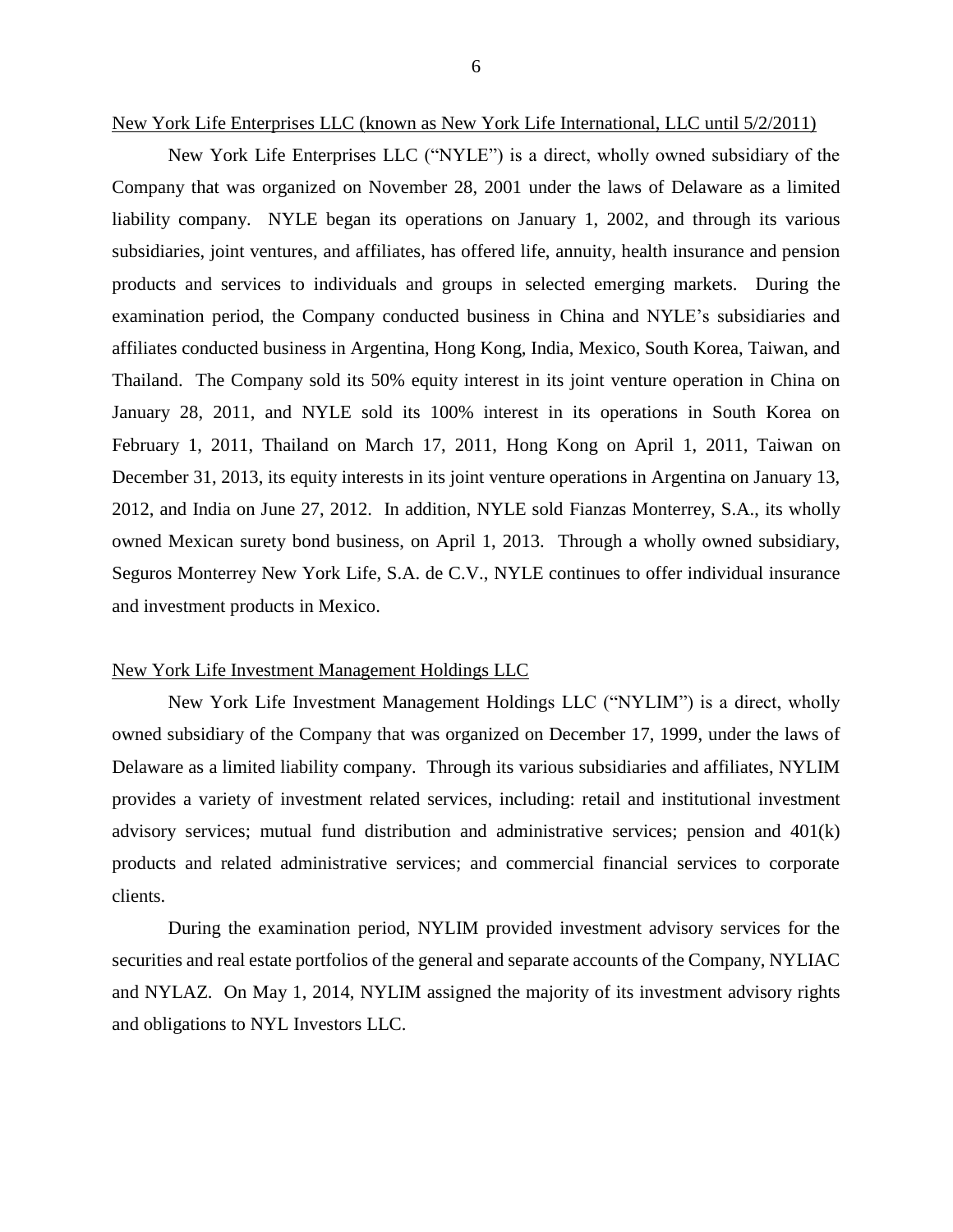#### NYL Investors LLC

 Company that was organized on October 17, 2013, under the laws of Delaware as a limited liability company. NYL Investors provides investment advisory and administrative services for the NYL Investors LLC ("NYL Investors") is a direct, wholly owned subsidiary of the majority of the securities and real estate portfolios of the general and separate accounts of the Company, NYLIAC and NYLAZ.

#### NYLife Real Estate Holdings, LLC

 NYLife Real Estate Holdings, LLC ("RE Holdings") is a direct, wholly owned subsidiary of the Company that was organized on December 20, 2007, under the laws of Delaware as a limited liability company. RE Holdings' principal function is to own membership interests in various single-purpose entities which hold title (directly or indirectly) to real estate properties for income producing purposes.

#### NYLIFE LLC

 NYLIFE LLC is a wholly owned subsidiary of the Company. NYLIFE LLC was originally Delaware limited liability company ("LLC") on September 30, 1999. NYLIFE LLC is a holding company for a number of the Company's subsidiaries. NYLIFE LLC, through its subsidiaries, offers securities brokerage, financial planning and investment advisory services, trust services and incorporated under the laws of New York in 1984 as NYLIFE Inc., and was converted to a capital financing.

#### NYLIFE Securities LLC

 NYLIFE Securities LLC, a wholly owned subsidiary of NYLIFE LLC, is a U.S. Securities and Exchange Commission ("SEC") registered broker-dealer, offering mutual funds, variable insurance products, Section 529 college savings plan interests and retail brokerage services to, among others, the Company's policyholders through the Company's agents who are qualified with the Financial Industry Regulatory Authority ("FINRA") as registered representatives of that firm.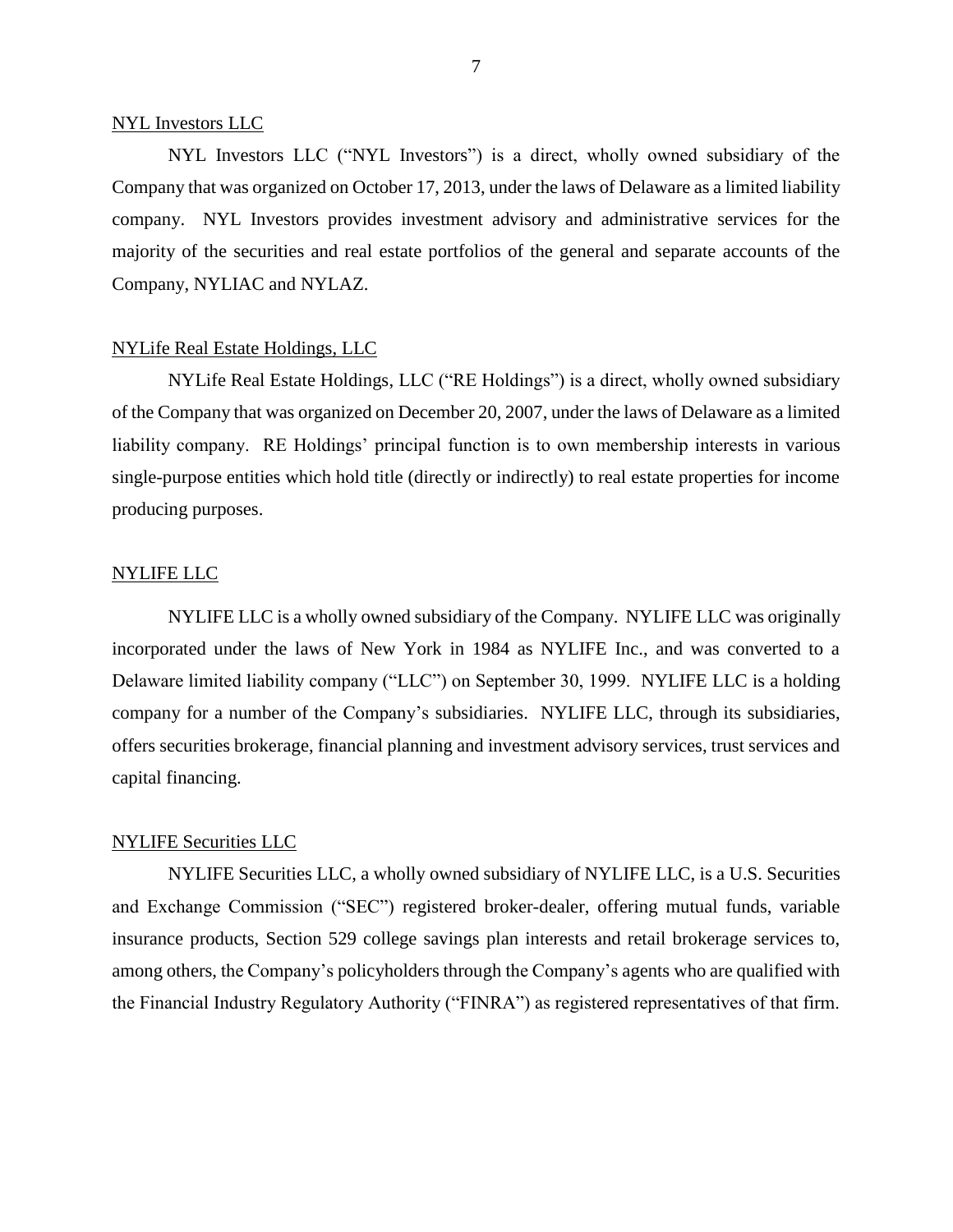#### Eagle Strategies LLC

 Eagle Strategies LLC, a wholly owned subsidiary of NYLIFE LLC, is an SEC-registered investment advisor offering retail investment advisory and financial planning services to, among others, the Company's policyholders through the Company's agents who are qualified with relevant state securities departments as investment advisory representatives of that firm.

#### NYLINK Insurance Agency Incorporated

 NYLINK Insurance Agency Incorporated, a wholly owned subsidiary of NYLIFE LLC, is a licensed insurance agency historically used by the Company's retirement plan services and executive benefit businesses.

#### New York Life Trust Company

 New York Life Trust Company, a wholly owned subsidiary of NYLIFE LLC, is a fiduciary for pension, profit sharing and other employee benefit plans and acts as trustee for the collective investment business.

## New York Life Capital Corporation

 New York Life Capital Corporation, a wholly owned subsidiary of NYLIFE LLC, is an issuer of commercial paper.

#### New York Life Investment Management LLC

 New York Life Investment Management LLC, a wholly owned subsidiary of NYLIM, is an SEC-registered investment advisor offering institutional advising services.

#### MacKay Shields LLC

 MacKay Shields LLC, a wholly owned subsidiary of NYLIM, is an SEC-registered investment advisor offering a broad range of fixed income related strategies and solutions for a wide array of global clients including pension funds, government and financial institutions, family offices, high net worth individuals, endowments and foundations, and retail clients.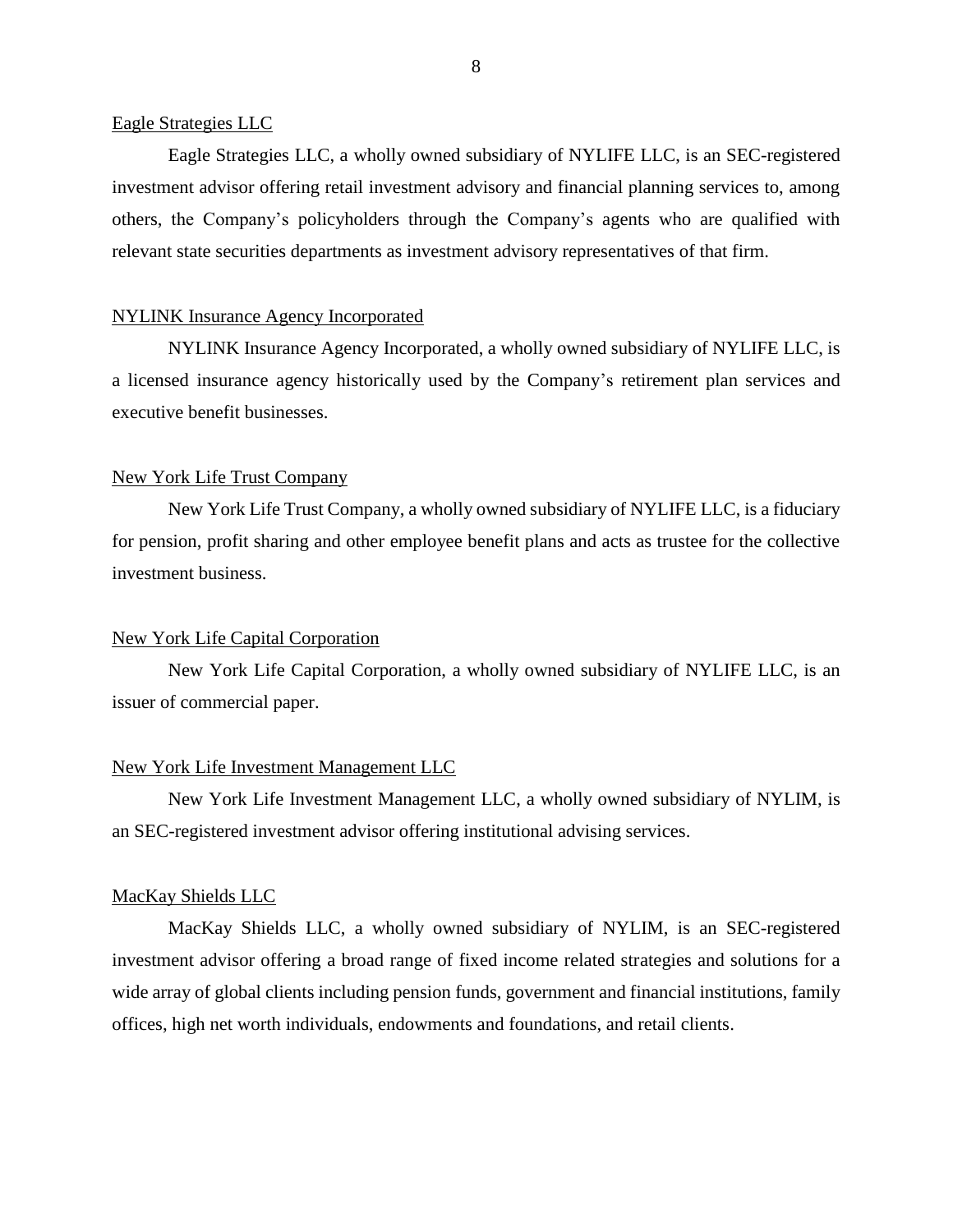#### GoldPoint Partners LLC

 GoldPoint Partners LLC is a wholly owned subsidiary of NYLIM. Prior to December 4, 2012, the Company was known as NYLCAP Manager, LLC. GoldPoint Partners LLC is an SECregistered investment advisor offering institutional advising services.

#### NYLIM Service Company LLC

 NYLIM Service Company LLC, a wholly owned subsidiary of NYLIM, is a mutual fund transfer agent registered with the SEC and the New Jersey Department of Banking and Insurance, Division of Banking.

#### NYLIFE Distributors LLC

 NYLIFE Distributors LLC, a wholly owned subsidiary of NYLIM, is an SEC-registered broker-dealer offering institutional broker-dealer services.

#### Madison Capital Funding LLC

 Madison Capital Funding LLC, a wholly owned subsidiary of NYLIM, is a commercial finance company focused on the corporate financing needs of private equity firms in the middle market.

#### Institutional Capital LLC

 Institutional Capital LLC, a wholly owned subsidiary of NYLIM, is an SEC-registered investment advisor offering institutional advising services.

#### Cornerstone Capital Management Holdings LLC

 Madison Square Investors LLC, a wholly owned subsidiary of NYLIM, changed its name to Cornerstone Capital Management Holdings LLC on January 9, 2013. Cornerstone Capital Management Holdings LLC is an SEC-registered investment advisor offering institutional investment advising services.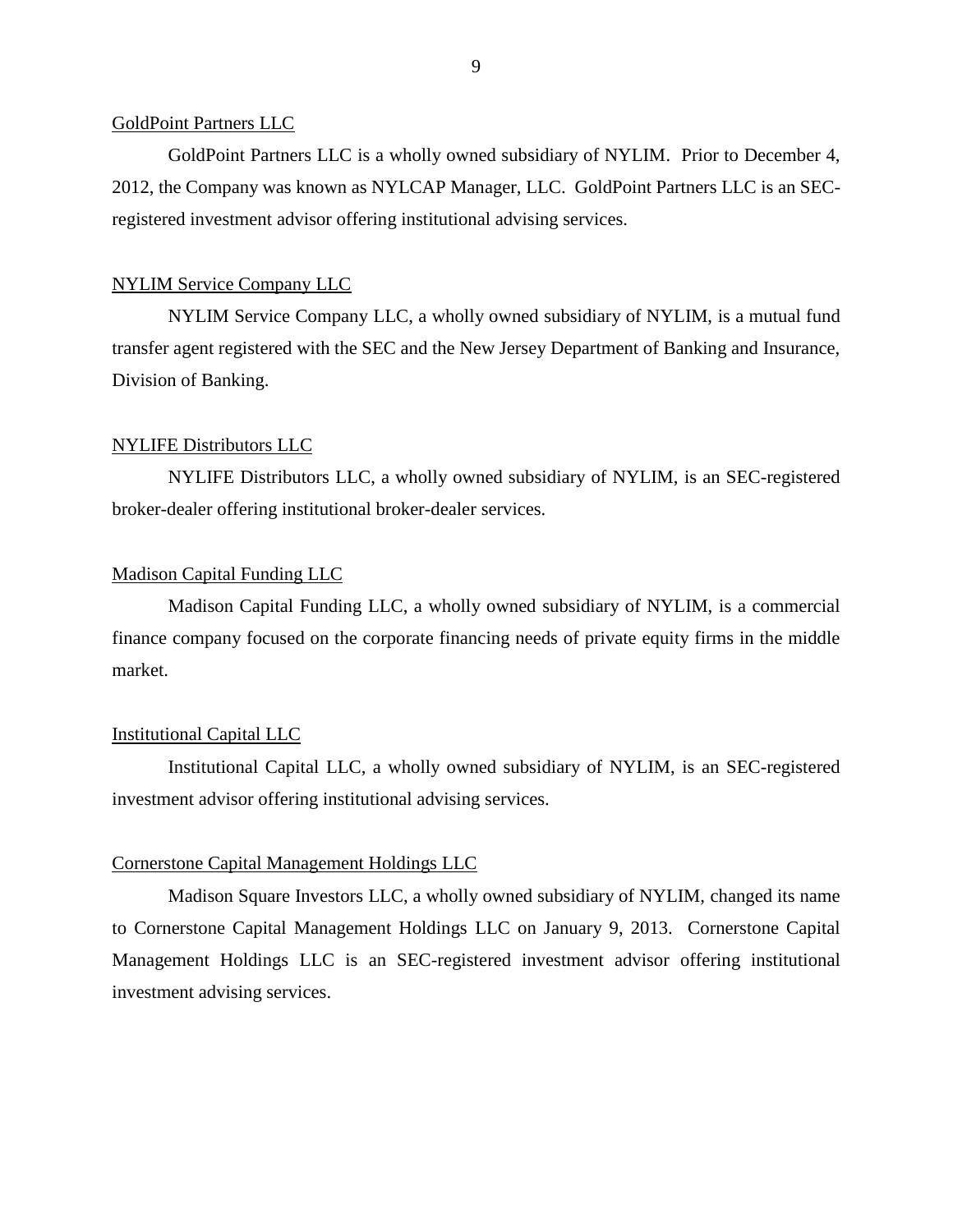## <span id="page-12-0"></span>C. Organizational Chart

 An organization chart reflecting the relationship between the Company and significant entities in its holding company system as of December 31, 2014 follows:

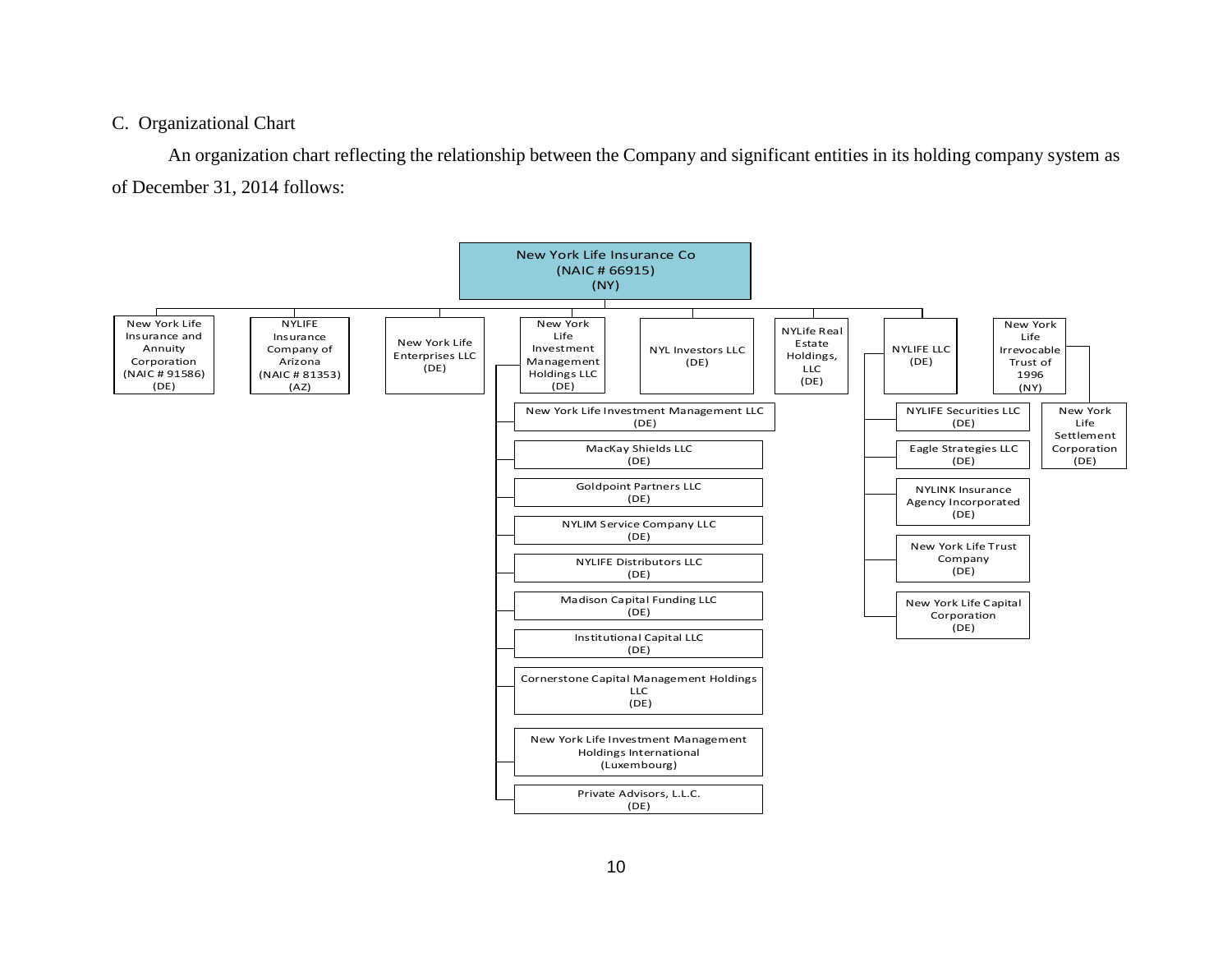# D. Service Agreements

The Company had 20 service agreements in effect with affiliates during the examination period.

| Type of<br>Agreement<br>and Department<br>File Number | Effective<br>Date | Provider $(s)$ of<br>Service(s) | Recipient(s) of<br>Service(s)                            | Specific Service(s)<br>Covered                                                                                                                                 | Income/<br>(Expense)* For Each<br>Year of the Examination                                                  |
|-------------------------------------------------------|-------------------|---------------------------------|----------------------------------------------------------|----------------------------------------------------------------------------------------------------------------------------------------------------------------|------------------------------------------------------------------------------------------------------------|
| Administrative<br>Service Agreement                   | 05/29/2009        | The Company                     | New York Life<br>Insurance and<br>Annuity<br>Corporation | General administrative<br>services, including human<br>resources and payroll,<br>legal, finance, treasury,<br>information technology and<br>actuarial services | 2010 \$722,742,000<br>2011 \$731,469,590<br>2012 \$749,616,615<br>2013 \$763,971,534<br>2014 \$813,426,694 |
| Administrative<br>Service Agreement                   | 05/29/2009        | The Company                     | New York Life<br>Insurance<br>Company of<br>Arizona      | General administrative<br>services, including human<br>resources and payroll,<br>legal, finance, treasury,<br>information technology and<br>actuarial services | 2010 \$12,788,748<br>2011 \$ 8,224,051<br>2012 \$4,490,848<br>2013 \$ 3,366,791<br>2014 \$ 2,455,130       |
| Administrative<br>Service Agreement                   | 07/29/2009        | The Company                     | NYLIFE LLC                                               | General administrative<br>services, including human<br>resources and payroll,<br>legal, finance, treasury,<br>information technology and<br>actuarial services | 2010 \$1,289,923<br>2011 \$ 653,387<br>2012 \$<br>594,380<br>2013 \$<br>257,802<br>2014S<br>131,641        |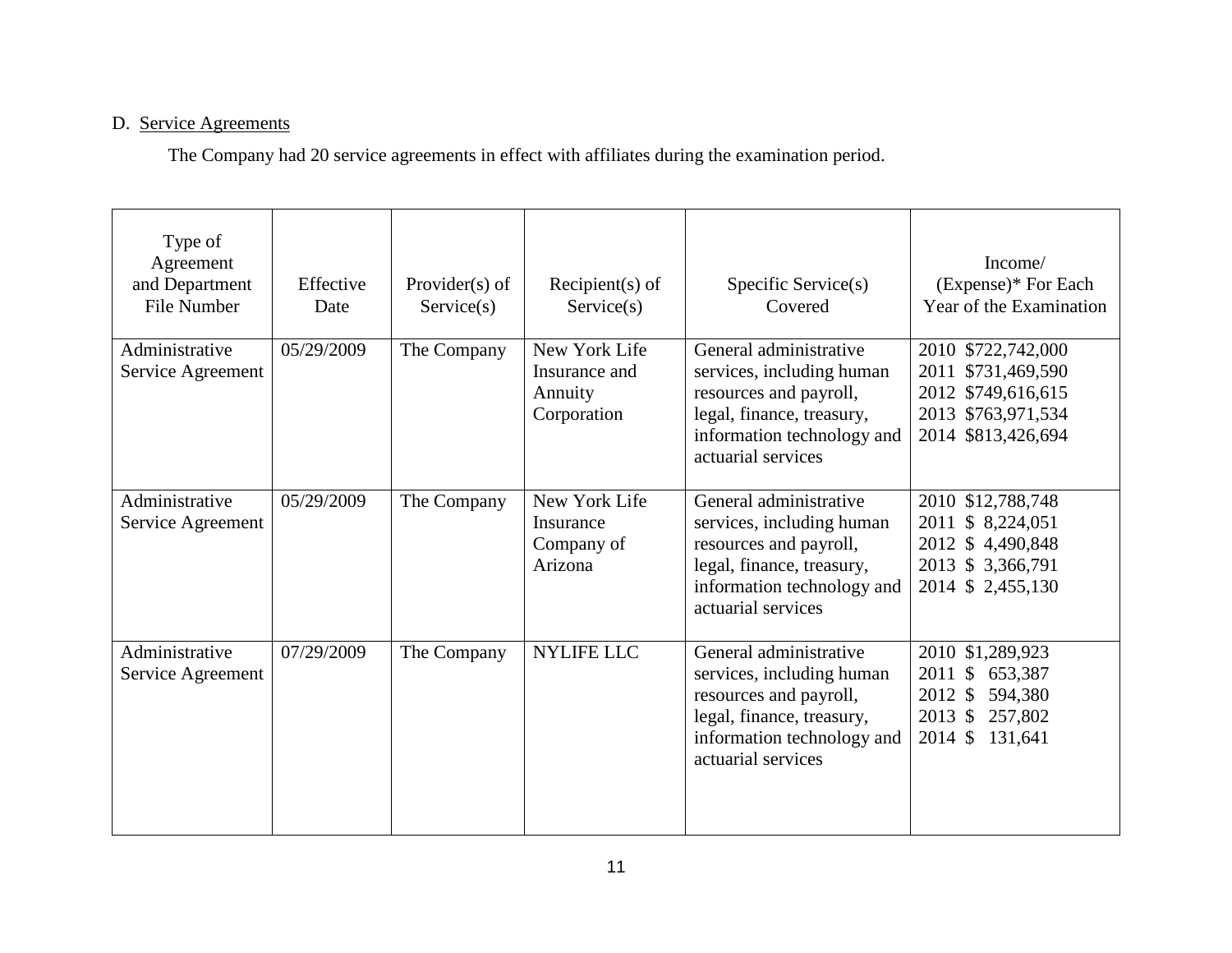| Type of            |              |                   |                         |                                                     |                                        |
|--------------------|--------------|-------------------|-------------------------|-----------------------------------------------------|----------------------------------------|
| Agreement          |              |                   |                         |                                                     | Income/                                |
| and Department     | Effective    | Provider $(s)$ of | Recipient $(s)$ of      | Specific Service(s)                                 | (Expense)* For Each                    |
| <b>File Number</b> | Date         | Service(s)        | Service(s)              | Covered                                             | Year of the Examination                |
| Administrative     | 05/29/2009,  | The Company       | <b>NYLIFE</b>           | General administrative                              | 2010 \$53,603,981                      |
| Service Agreement  | amended and  |                   | Securities LLC          | services, including human                           | 2011 \$58,651,025                      |
|                    | restated on  |                   |                         | resources and payroll,                              | 2012 \$61,256,784                      |
|                    | $10/01/12$ , |                   |                         | legal, finance, treasury,                           | 2013 \$62,773,260                      |
|                    | and 11/01/14 |                   |                         | information technology and                          | 2014 \$72,260,149                      |
|                    |              |                   |                         | actuarial services                                  |                                        |
|                    |              |                   |                         |                                                     |                                        |
| Administrative     | 05/29/2009   | The Company       | <b>Eagle Strategies</b> | General administrative                              | 2010 \$ 6,350,254                      |
| Service Agreement  |              |                   | <b>LLC</b>              | services, including human                           | 2011 \$8,708,010                       |
|                    |              |                   |                         | resources and payroll,<br>legal, finance, treasury, | 2012 \$12,213,955<br>2013 \$14,925,607 |
|                    |              |                   |                         | information technology and                          | 2014 \$14,980,033                      |
|                    |              |                   |                         | actuarial services                                  |                                        |
|                    |              |                   |                         |                                                     |                                        |
| Administrative     | 05/29/2009   | The Company       | <b>NYLINK</b>           | General administrative                              | 2010 \$43,457                          |
| Service Agreement  |              |                   | <b>Insurance Agency</b> | services, including human                           | 2011 \$ 25,528                         |
|                    |              |                   | Incorporated            | resources and payroll,                              | 2012 \$38,389                          |
|                    |              |                   |                         | legal, finance, treasury,                           | 2013 \$333,583                         |
|                    |              |                   |                         | information technology and                          | 2014 \$194,075                         |
|                    |              |                   |                         | actuarial services                                  |                                        |
| Administrative     | 07/29/2009   | The Company       | New York Life           | General administrative                              | 2010 \$24,000                          |
| Service Agreement  |              |                   | Settlement              | services, including human                           | 2011 \$24,000                          |
|                    |              |                   | Corporation             | resources and payroll,                              | 2012 \$24,000                          |
|                    |              |                   |                         | legal, finance, treasury,                           | 2013 \$24,000                          |
|                    |              |                   |                         | information technology and                          | 2014 \$24,000                          |
|                    |              |                   |                         | actuarial services                                  |                                        |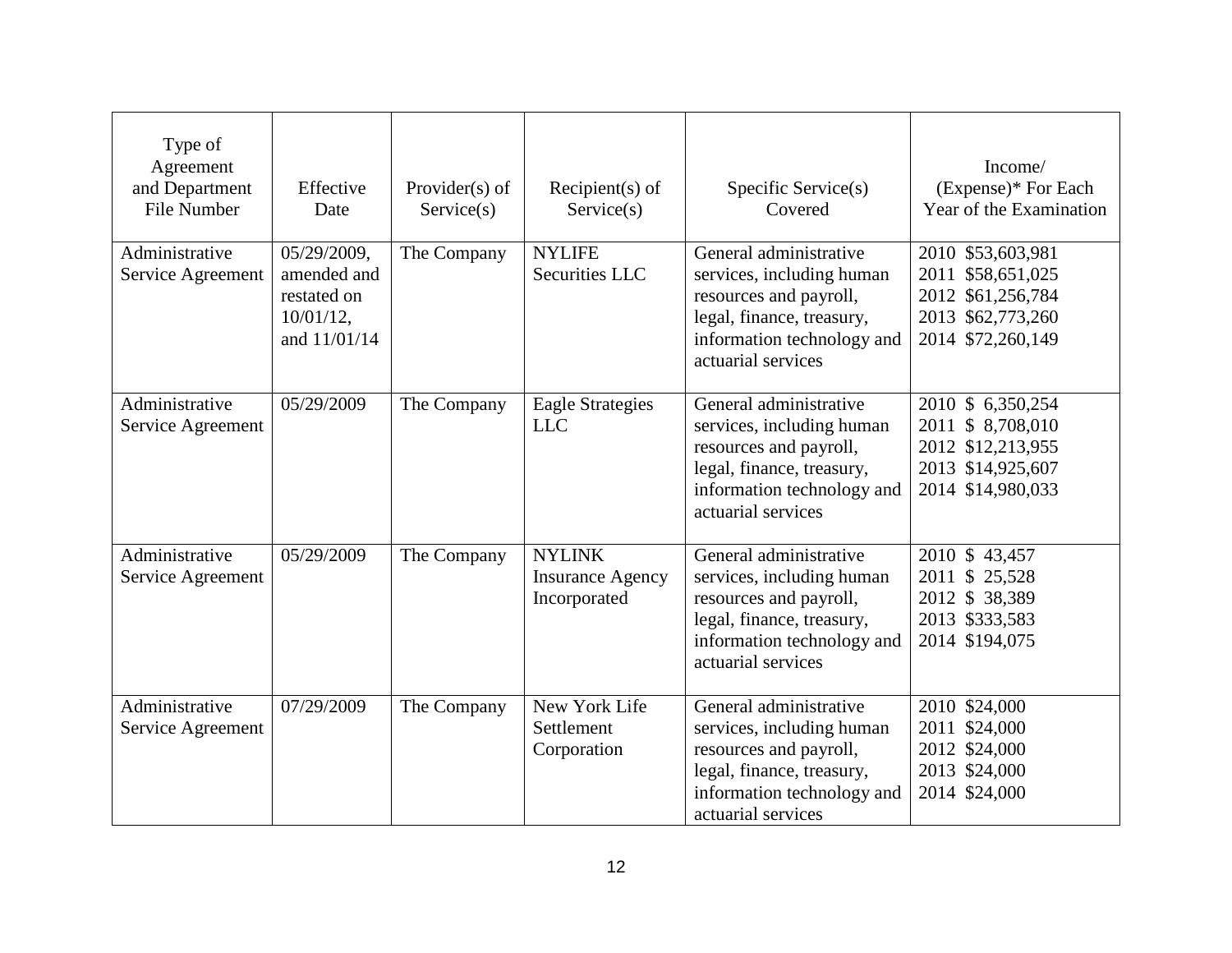| Type of<br>Agreement<br>and Department<br><b>File Number</b> | Effective<br>Date                                   | Provider $(s)$ of<br>Service(s) | Recipient $(s)$ of<br>Service(s)                          | Specific Service(s)<br>Covered                                                                                                                                 | Income/<br>(Expense)* For Each<br>Year of the Examination                                             |
|--------------------------------------------------------------|-----------------------------------------------------|---------------------------------|-----------------------------------------------------------|----------------------------------------------------------------------------------------------------------------------------------------------------------------|-------------------------------------------------------------------------------------------------------|
| Administrative<br>Service Agreement                          | 07/29/2009                                          | The Company                     | New York Life<br>Enterprises LLC                          | General administrative<br>services, including human<br>resources and payroll,<br>legal, finance, treasury,<br>information technology and<br>actuarial services | 2010 \$44,706,783<br>2011 \$28,388,745<br>2012 \$40,880,779<br>2013 \$9,149,515<br>2014 \$ 6,603,074  |
| Administrative<br>Service Agreement                          | 12/15/2007                                          | The Company                     | New York Life<br>Investment<br>Management<br>Holdings LLC | General administrative<br>services, including human<br>resources and payroll,<br>legal, treasury and<br>information technology<br>services.                    | 2010 \$34,150,647<br>2011 \$22,754,606<br>2012 \$42,919,102<br>2013 \$73,500,162<br>2014 \$15,199,491 |
| Administrative<br>Service Agreement                          | 12/15/2007<br>amended and<br>restated<br>12/01/2011 | The Company                     | MacKay-Shields<br><b>LLC</b>                              | General administrative<br>services, including human<br>resources and payroll,<br>legal, finance, treasury,<br>information technology and<br>actuarial services | 2010 \$ 8,140,520<br>2011 \$7,782,209<br>2012 \$8,980,533<br>2013 \$10,365,149<br>2014 \$14,667,457   |
| Administrative<br>Service Agreement                          | 12/15/2007<br>amended and<br>restated<br>12/01/2012 | The Company                     | <b>GoldPoint Partners</b><br><b>LLC</b>                   | General administrative<br>services, including human<br>resources and payroll,<br>legal, finance, treasury,<br>information technology and<br>actuarial services | 2010 \$4,115,493<br>2011 \$3,694,421<br>2012 \$5,318,685<br>2013 \$4,886,603<br>2014 \$6,110,892      |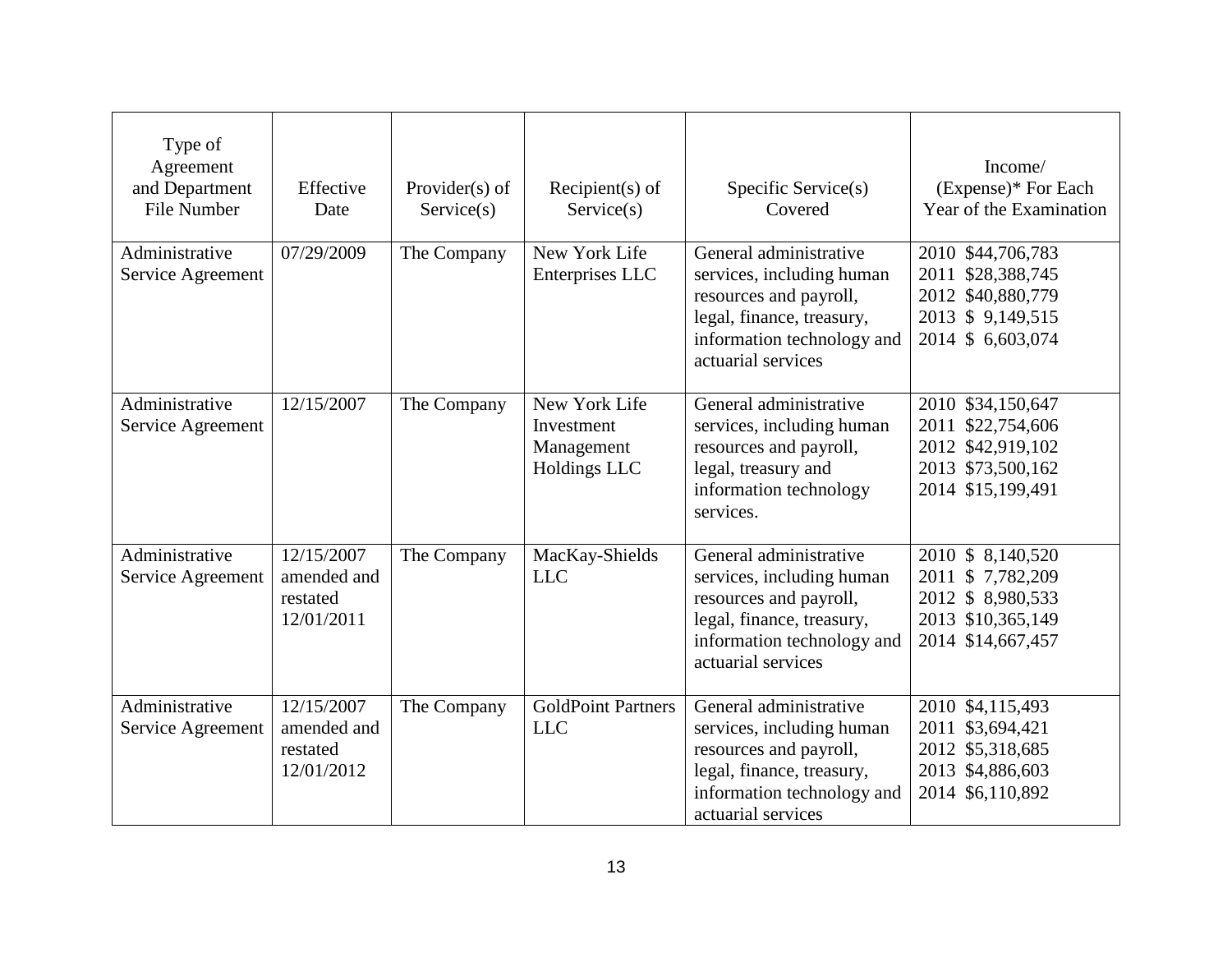| Type of<br>Agreement<br>and Department<br><b>File Number</b> | Effective<br>Date                                                        | Provider $(s)$ of<br>Service(s) | $Recipient(s)$ of<br>Service(s)       | Specific Service(s)<br>Covered                                                                                                                                 | Income/<br>(Expense)* For Each<br>Year of the Examination                                             |
|--------------------------------------------------------------|--------------------------------------------------------------------------|---------------------------------|---------------------------------------|----------------------------------------------------------------------------------------------------------------------------------------------------------------|-------------------------------------------------------------------------------------------------------|
| Administrative<br>Service Agreement                          | 12/15/2007<br>amended and<br>restated<br>12/01/2011                      | The Company                     | <b>NYLIM Service</b><br>Company LLC   | General administrative<br>services, including human<br>resources and payroll,<br>legal, finance, treasury,<br>information technology and<br>actuarial services | 2010 \$ 6,080,996<br>2011 \$5,785,625<br>2012 \$9,013,618<br>2013 \$10,283,778<br>2014 \$15,789,629   |
| Administrative<br>Service Agreement                          | 12/07/2007<br>amended and<br>restated<br>12/01/2011<br>and<br>09/01/2012 | The Company                     | <b>NYLIFE</b><br>Distributors LLC     | General administrative<br>services, including human<br>resources and payroll,<br>legal, finance, treasury,<br>information technology and<br>actuarial services | 2010 \$ 6,865,940<br>2011 \$13,498,695<br>2012 \$32,229,949<br>2013 \$10,320,225<br>2014 \$13,973,636 |
| Administrative<br>Service Agreement                          | 12/15/2007<br>amended and<br>restated<br>12/01/2011                      | The Company                     | New York Life<br><b>Trust Company</b> | General administrative<br>services, including human<br>resources and payroll,<br>legal, finance, treasury,<br>information technology and<br>actuarial services | 2010 \$219,294<br>2011 \$182,711<br>2012 \$177,662<br>2013 \$232,062<br>2014 \$406,689                |
| Administrative<br>Service Agreement                          | 12/15/2007<br>amended and<br>restated<br>12/01/2011                      | The Company                     | <b>Madison Capital</b><br>Funding LLC | General administrative<br>services, including human<br>resources and payroll,<br>legal, finance, treasury,<br>information technology and<br>actuarial services | 2010 \$ 3,277,063<br>2011 \$5,780,300<br>2012 \$ 7,774,213<br>2013 \$10,429,833<br>2014 \$14,285,525  |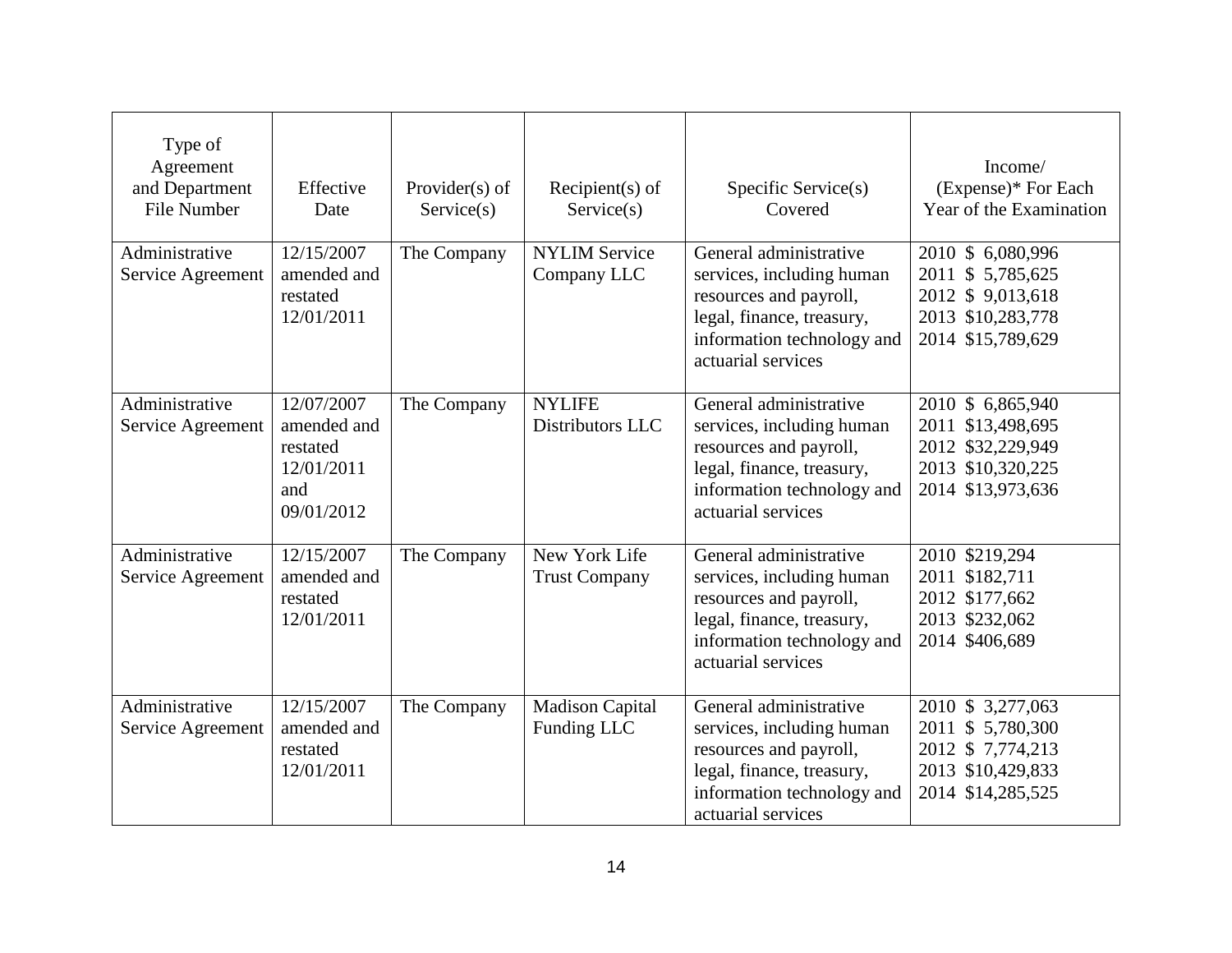| Type of<br>Agreement<br>and Department<br><b>File Number</b> | Effective<br>Date                                    | Provider $(s)$ of<br>Service(s) | Recipient $(s)$ of<br>Service(s)                            | Specific Service(s)<br>Covered                                                                                                                                 | Income/<br>(Expense)* For Each<br>Year of the Examination                                         |
|--------------------------------------------------------------|------------------------------------------------------|---------------------------------|-------------------------------------------------------------|----------------------------------------------------------------------------------------------------------------------------------------------------------------|---------------------------------------------------------------------------------------------------|
| Administrative<br>Service Agreement                          | 01/01/2011                                           | The Company                     | Institutional<br>Capital LLC                                | General administrative<br>services, including human<br>resources and payroll,<br>legal, finance, treasury,<br>information technology and<br>actuarial services | 2010 \$3,791,822<br>2011 \$3,652,384<br>2012 \$4,172,069<br>2013 \$5,245,765<br>2014 \$6,267,591  |
| Administrative<br>Service Agreement                          | 01/01/2011                                           | The Company                     | McMorgan &<br>Company LLC                                   | General administrative<br>services, including human<br>resources and payroll,<br>legal, finance, treasury,<br>information technology and<br>actuarial services | 2010 \$798,339<br>2011 \$684,530<br>2012 \$123,760<br>2013 \$<br>0<br>2014 \$<br>$\boldsymbol{0}$ |
| Administrative<br>Service Agreement                          | 10/17/2014                                           | The Company                     | <b>NYL</b> Investors<br><b>LLC</b>                          | General administrative<br>services, including human<br>resources and payroll,<br>legal, finance, treasury,<br>information technology and<br>actuarial services | 2010 \$<br>$\Omega$<br>2011 \$<br>2012 \$<br>$\theta$<br>2013 \$<br>$\Omega$<br>2014 \$28,333,880 |
| Administrative<br>Service Agreement                          | 12/15/2007,<br>amended and<br>restated<br>01/01/2011 | The Company                     | Cornerstone<br>Capital<br>Management<br><b>Holdings LLC</b> | General administrative<br>services, including human<br>resources and payroll,<br>legal, finance, treasury,<br>information technology and<br>actuarial services | 2010 \$1,897,581<br>2011 \$1,606,088<br>2012 \$2,123,453<br>2013 \$2,417,338<br>2014 \$4,491,019  |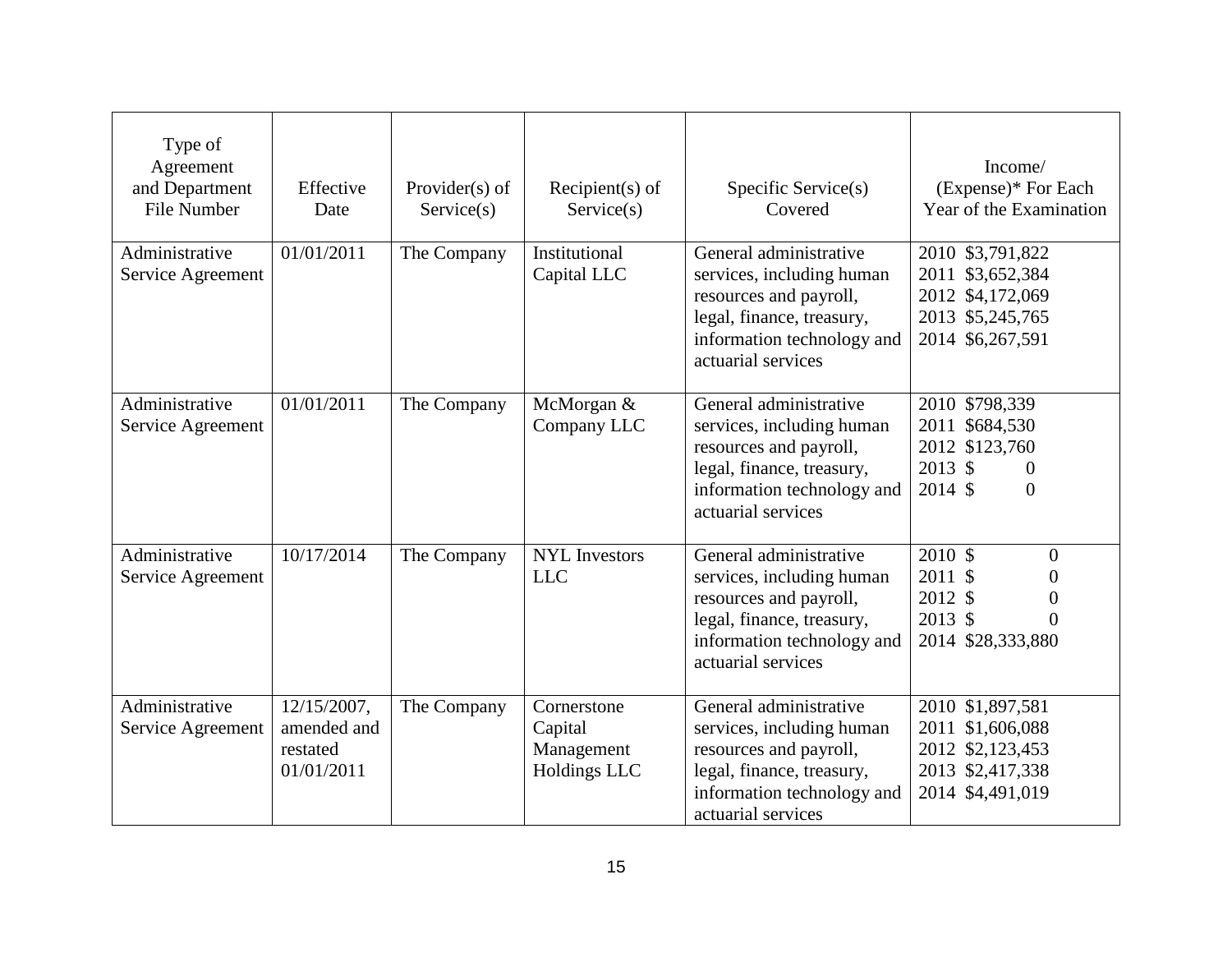| Type of<br>Agreement<br>and Department<br>File Number | Effective<br>Date                                    | Provider $(s)$ of<br>Service(s) | Recipient $(s)$ of<br>Service(s)        | Specific Service(s)<br>Covered                                                                                                                                 | Income/<br>(Expense)* For Each<br>Year of the Examination                                              |
|-------------------------------------------------------|------------------------------------------------------|---------------------------------|-----------------------------------------|----------------------------------------------------------------------------------------------------------------------------------------------------------------|--------------------------------------------------------------------------------------------------------|
| Administrative<br>Service Agreement                   | 12/31/1996,<br>amended and<br>restated<br>07/29/2009 | The Company                     | New York Life<br>Capital<br>Corporation | General administrative<br>services, including human<br>resources and payroll,<br>legal, finance, treasury,<br>information technology and<br>actuarial services | 2010 \$ (891,000)<br>2011 \$(1,057,000)<br>2012 \$ (919,000)<br>2013 \$ (728,000)<br>2014 \$ (672,000) |

\*Amount of income or (Expense) Incurred by the Company.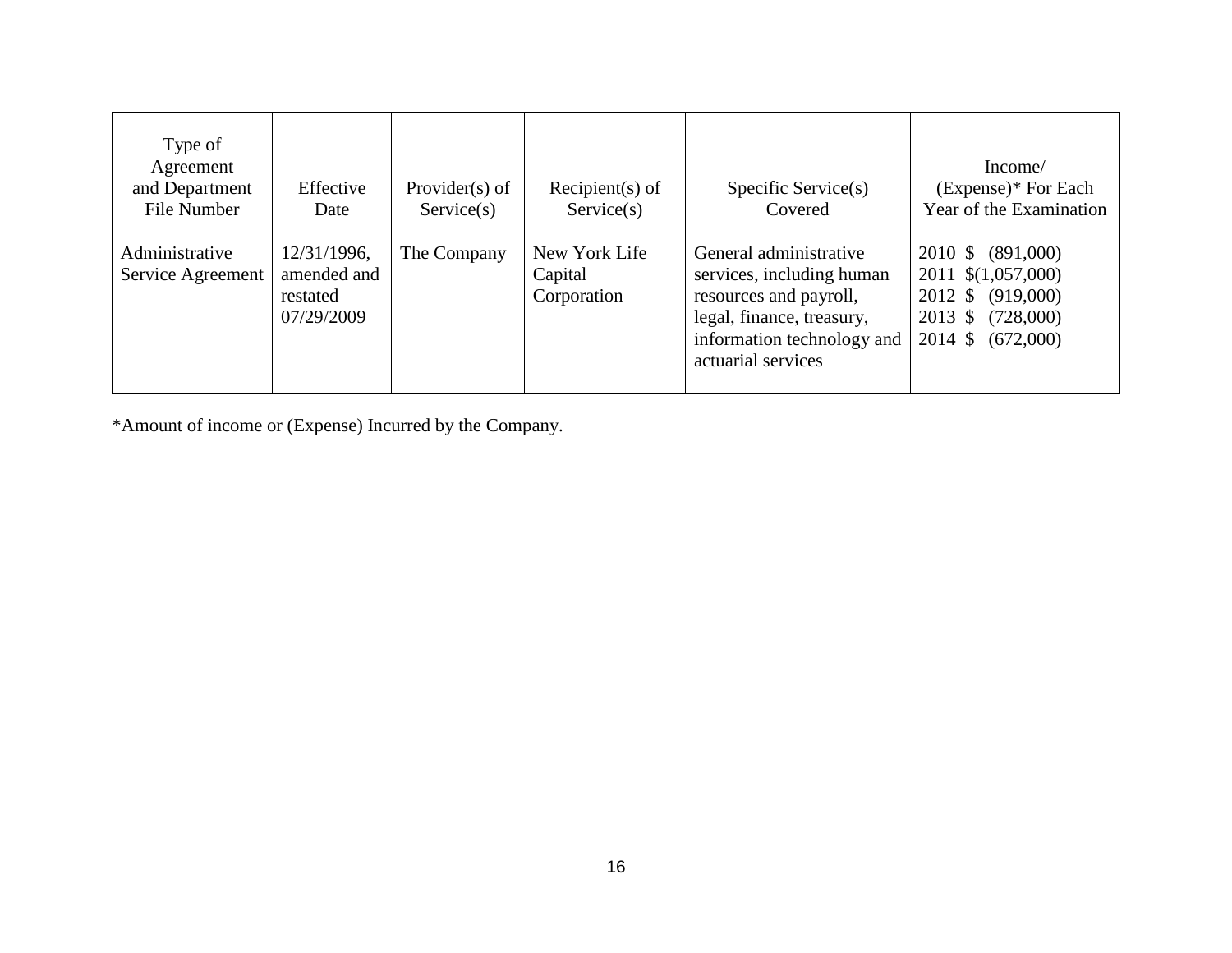#### E. Management

 The Company's Charter provides that the board of directors ("the board") shall be comprised of not less than 11 and not more than 17 directors. Directors are divided into three classes, as nearly equal in number as possible. Each class is elected on the second Wednesday of April for a term of three years. As of December 31, 2014, the board consisted of 12 members. Meetings of the board are generally held on the third Wednesday of such months as may be determined from time to time by the board, provided that at least four such meetings are held in each calendar year.

 were as follows: The 12 board members and their principal business affiliation, as of December 31, 2014,

| <b>Name and Residence</b>                        | <b>Principal Business Affiliation</b>                                       | <b>Year First</b><br>Elected |
|--------------------------------------------------|-----------------------------------------------------------------------------|------------------------------|
| Betty C. Alewine*<br>Vero Beach, FL              | Former President and CEO<br><b>COMSAT</b> Corporation                       | 1998                         |
| Michele G. Buck*<br>Hummelstown, PA              | President, North America<br>The Hershey Company                             | 2013                         |
| Ralph de la Vega*<br>Alpharetta, GA              | President and CEO<br><b>AT&amp;T Mobile and Business Solutions</b>          | 2009                         |
| Mark L. Feidler*<br>Atlanta, GA                  | <b>Founding Partner</b><br><b>MSouth Equity Partners</b>                    | 2006                         |
| Kent B. Foster*<br>Dallas, TX                    | Former Chairman and CEO<br>Ingram Micro Inc.                                | 1995                         |
| Christina A. Gold*<br>Miami, FL                  | Former President, CEO and Director<br>The Western Union Company             | 2001                         |
| Theodore A. Mathas<br>Armonk, NY                 | Chairman of the Board, President and CEO<br>New York Life Insurance Company | 2006                         |
| S. Thomas Moser*<br>Naples, FL                   | Former Vice Chairman<br><b>KPMG LLP</b>                                     | 2008                         |
| Admiral Joseph W. Prueher*<br>Virginia Beach, VA | Retired Admiral,<br>U.S. Navy                                               | 2001                         |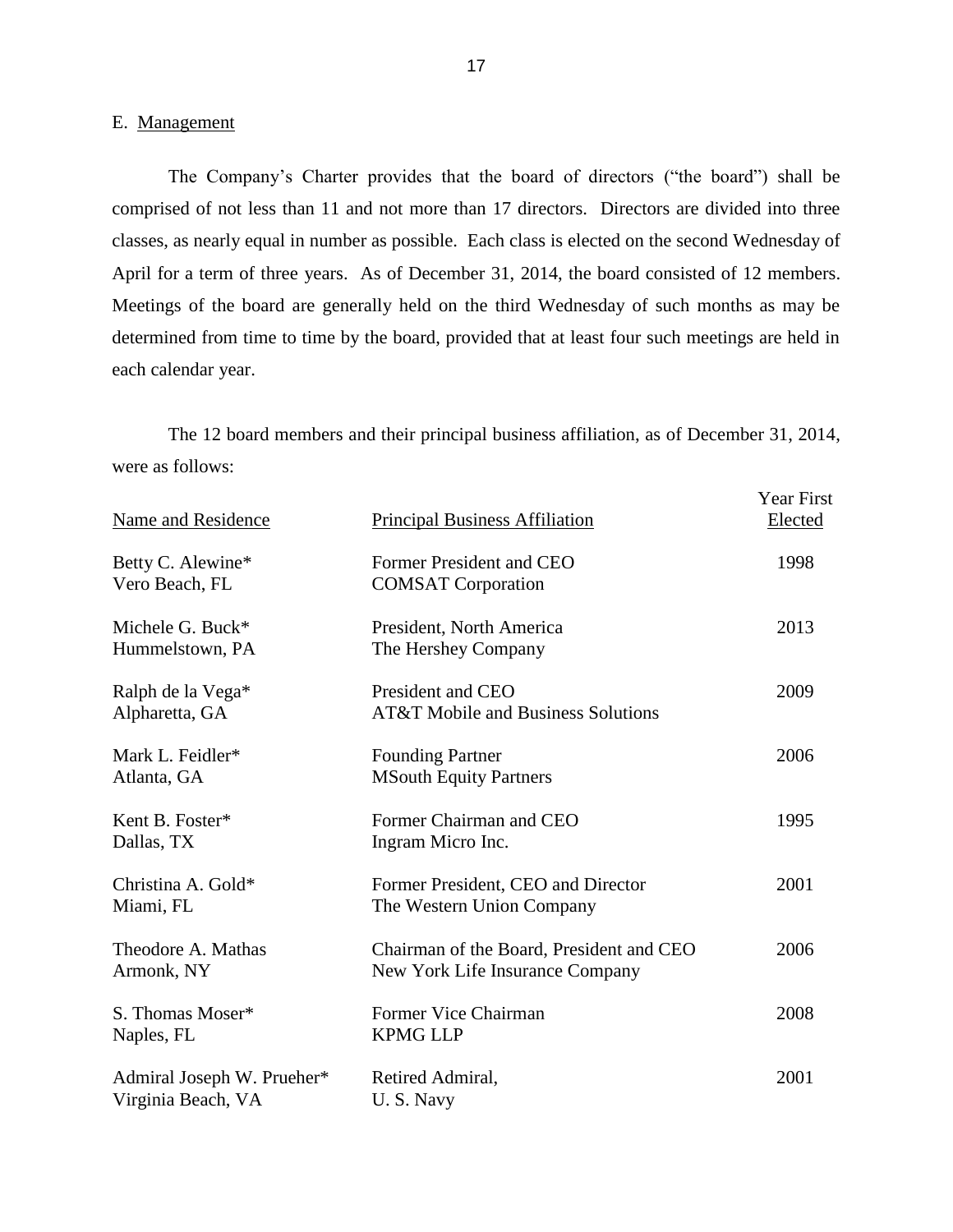| Name and Residence                       | <b>Principal Business Affiliation</b>                             | Year First<br>Elected |
|------------------------------------------|-------------------------------------------------------------------|-----------------------|
| Thomas C. Schievelbein*<br>Richmond, VA  | Chairman of the Board, President and CEO<br>The Brink's Company   | 2006                  |
| Gerald B. Smith*<br>Houston, TX          | Chairman and CEO<br>Smith, Graham & Co. Investment Advisors, L.P. | 2012                  |
| William G. Walter*<br>Bonita Springs, FL | Former Chairman, President and CEO<br><b>FMC</b> Corporation      | 2009                  |

\* Not affiliated with the Company or any other company in the holding company system

 Joseph W. Prueher retired from the board effective April, 2015. In November, 2015, Edward D. Shirley was appointed to the board. In January 2016, Robert B. Carter was appointed to the board.

 indicated that meetings were well attended and that each director attended a majority of meetings. The examiner's review of the minutes of the meetings of the board and its committees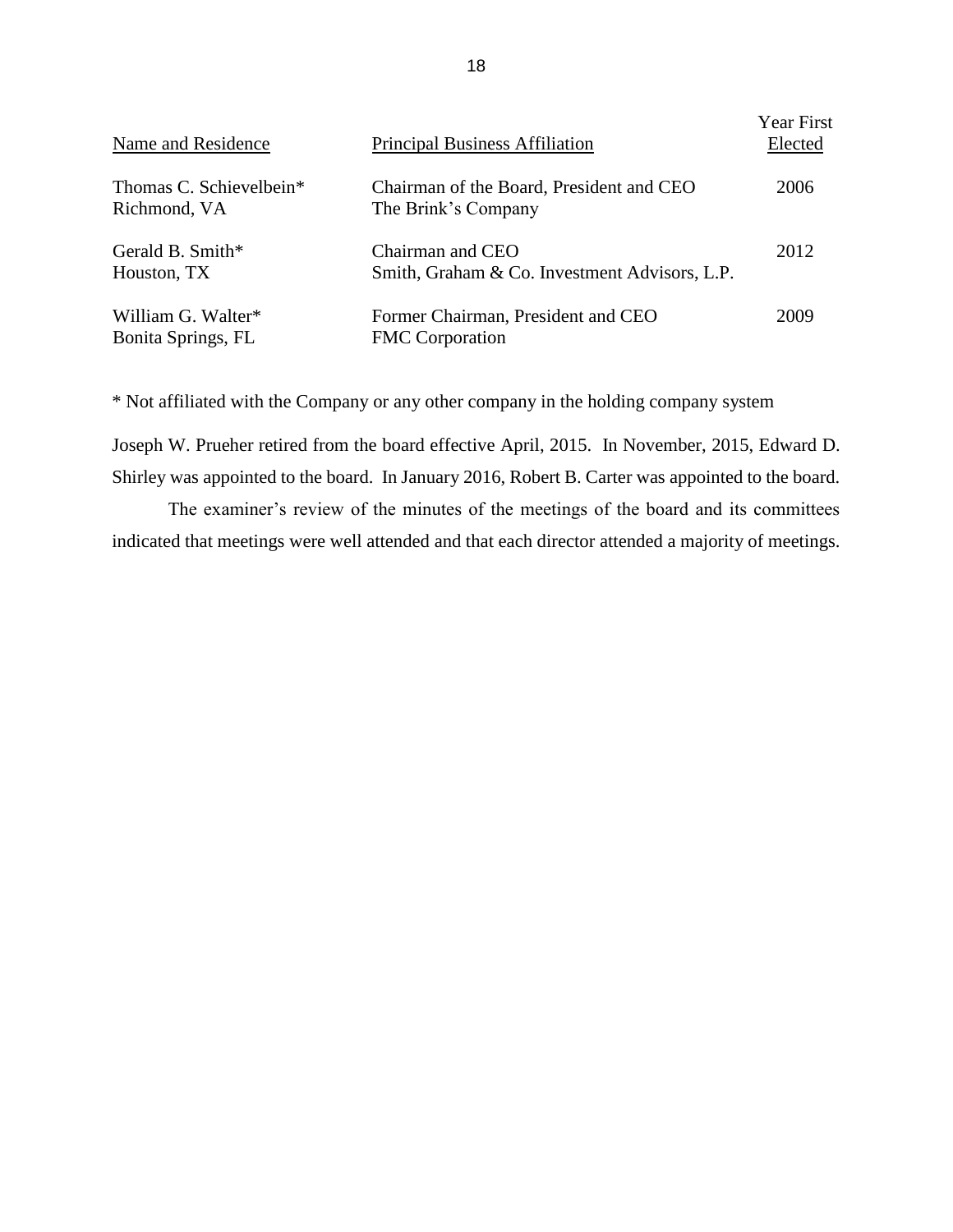The following is a listing of the key executive officers of the Company as of December 31, 2014:

| Title                                                                                     |
|-------------------------------------------------------------------------------------------|
| Chairman of the Board, President and Chief Executive<br>Officer                           |
| Vice Chairman, President of the Investments Group, and<br><b>Chief Investment Officer</b> |
| Executive Vice President and Co-President of the<br><b>Insurance and Agency Group</b>     |
| Executive Vice President, Chief Legal Officer and<br><b>General Counsel</b>               |
| <b>Executive Vice President and Chief Financial Officer</b>                               |
| Executive Vice President and Co-President of the<br>Insurance and Agency Group            |
| Senior Vice President and General Auditor                                                 |
| <b>Senior Vice President and Treasurer</b>                                                |
| Senior Vice President in charge of the Office of<br>Governmental Affairs                  |
| <b>Senior Vice President and Chief Human Resources</b><br>Officer                         |
| <b>Senior Vice President</b>                                                              |
| Senior Vice President, Chief Risk Officer, and Chief<br>Actuary                           |
| Senior Vice President, Deputy General Counsel, and<br>Secretary                           |
| Vice President and Controller                                                             |
|                                                                                           |

Vice President Fior Tully is the designated consumer services officer per Section 216.4(c) of Department Regulation No. 64.

 \*\* Barry A. Schub retired from the Company, effective December 31, 2014, and was succeeded by Katherine R. O'Brien.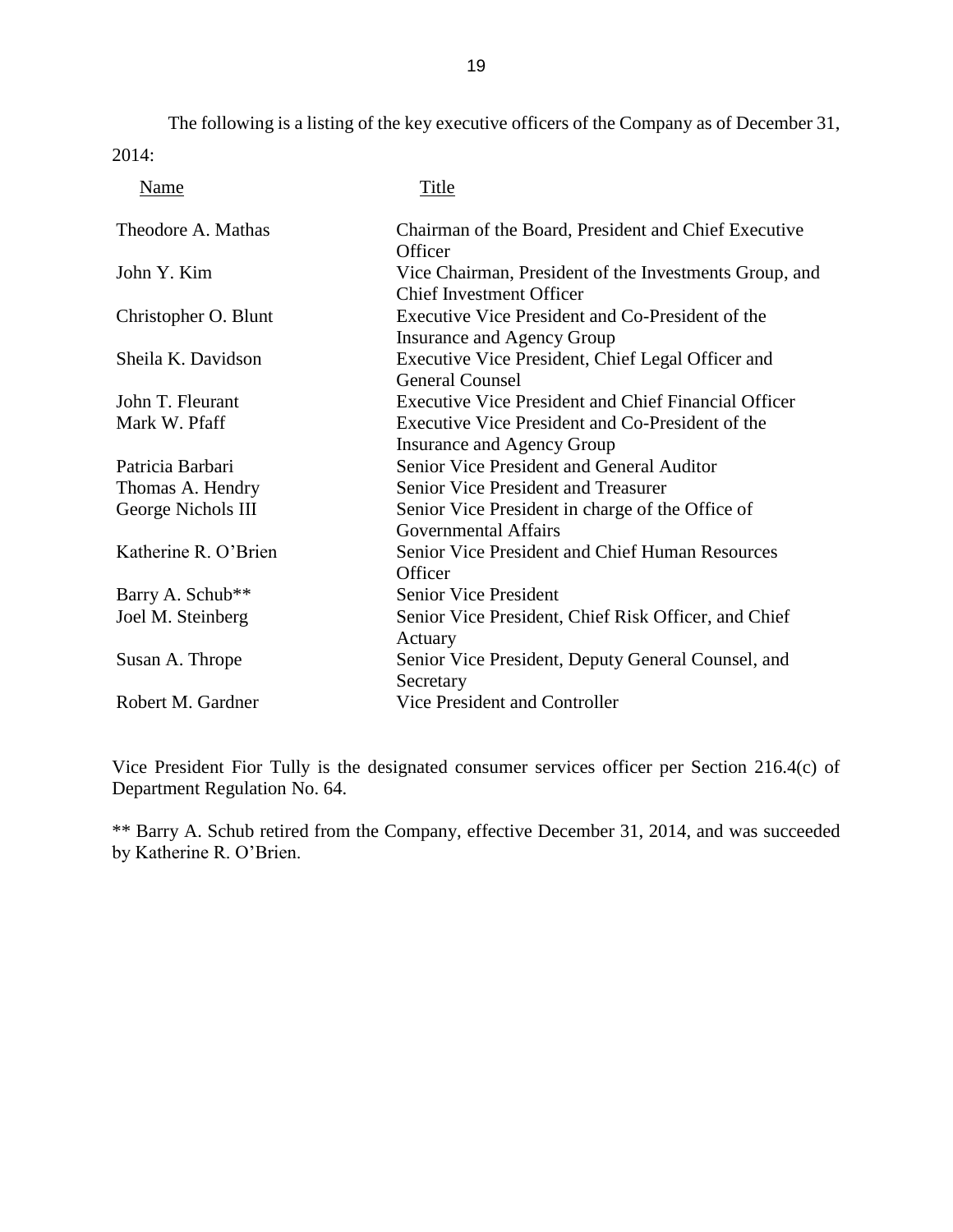## 4. TERRITORY AND PLAN OF OPERATIONS

The Company is authorized to write life insurance, annuities and accident and health insurance as defined in paragraphs 1, 2 and 3 of Section 1113(a) of the New York Insurance Law.

The Company is licensed to transact business in 50 states, the District of Columbia, Canada and Puerto Rico.

 major lines of business for the year 2014: The following tables show the percentage of direct premiums received, by state, and by

|                                                         | <b>Life Insurance Premiums</b> | <b>Annuity Considerations</b> |                    |
|---------------------------------------------------------|--------------------------------|-------------------------------|--------------------|
| California                                              | 14.4%                          | Delaware                      | 69.3%              |
| New York                                                | 12.6%                          | Maryland                      | 11.0%              |
| Texas                                                   | 7.5%                           | California                    | 4.9%               |
| Florida                                                 | 4.5%                           | New York                      | 3.3%               |
| New Jersey                                              | 4.0%                           | Nevada                        | 2.8%               |
| Subtotal                                                | 43.1%                          | Subtotal                      | 91.4%              |
| All others                                              | 56.9%                          | All others                    | 8.6%               |
| Total                                                   | 100.0%                         | Total                         | 100.0%             |
| <b>Accident and Health</b><br><b>Insurance Premiums</b> |                                |                               | Deposit Type Funds |
| New York                                                | 16.2%                          | Delaware                      | 75.9%              |
| California                                              | 12.7%                          | New York                      | 19.3%              |
| Texas                                                   | 7.0%                           | Pennsylvania                  | 2.7%               |
| Florida                                                 | 4.6%                           | Iowa                          | 1.0%               |
| Pennsylvania                                            | 3.5%                           | Ohio                          | $0.6\%$            |
| Subtotal                                                | 43.9%                          | Subtotal                      | 99.5%              |
|                                                         |                                |                               |                    |
| All others                                              | $56.1\%$                       | All others                    | $0.5\%$            |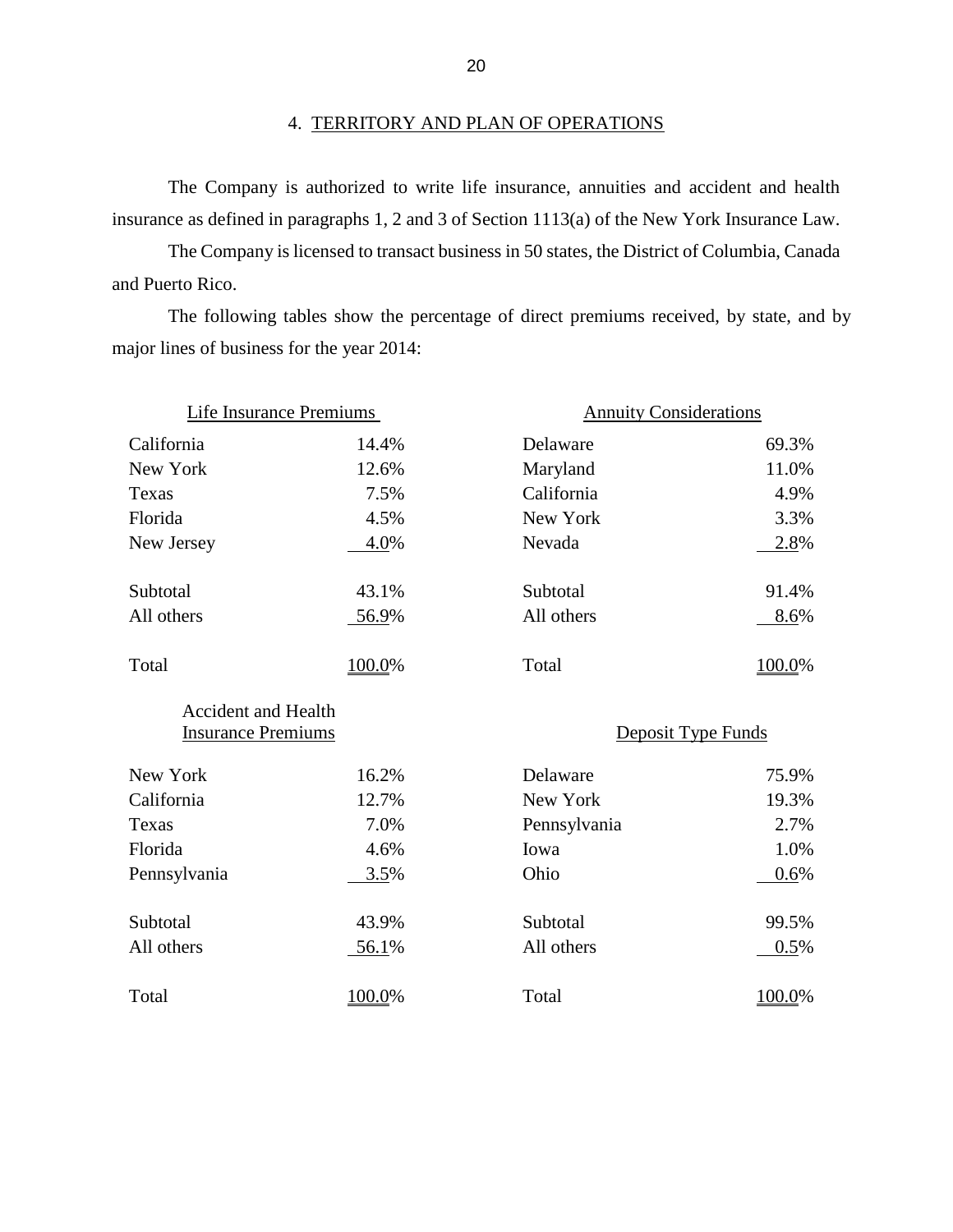#### **Others**

| New York      | 47.3% |
|---------------|-------|
| Pennsylvania  | 9.0%  |
| Massachusetts | 5.6%  |
| Georgia       | 4.9%  |
| Minnesota     | 4.1%  |
|               |       |
| Subtotal      | 70.8% |
| All others    | 29.2% |
|               |       |
| Total         |       |

#### A. Statutory and Special Deposits

 As of December 31, 2014, the Company had \$1,545,613 (book/adjusted carrying value) of United States Treasury Bonds on deposit with the State of New York, its domiciliary state, for the benefit of all policyholders, claimants and creditors of the Company and other special deposits with a book/adjusted carrying value of \$236,797. As per confirmations received, and amounts which were reported in Schedule E of the 2014 filed annual statement, additional amounts of \$1,007,374 and \$1,000,000, were being held by the State of Oklahoma and the Commonwealth of Puerto Rico, respectively. As per a confirmation received from Canada, which was also reported in Schedule E of the 2014 filed annual statement, common stocks, fixed income securities, cash being held at RBC Dexia Investor Services Trust in compliance with Section 582(1) and 611 of the Canadian Insurance Companies Act.<br>B. <u>Direct Operations</u> and cash equivalents, with the book adjusted carrying value in the amount of \$196,806,028, were

 Approximately 97% of the Company's policies are written on a participating basis. The Company writes whole life and term life insurance, group life and group accident and health annuity contracts. membership association insurance, long-term care insurance, structured settlements and group

 The Company's agency operations are conducted using general agencies, branch offices and direct response solicitation.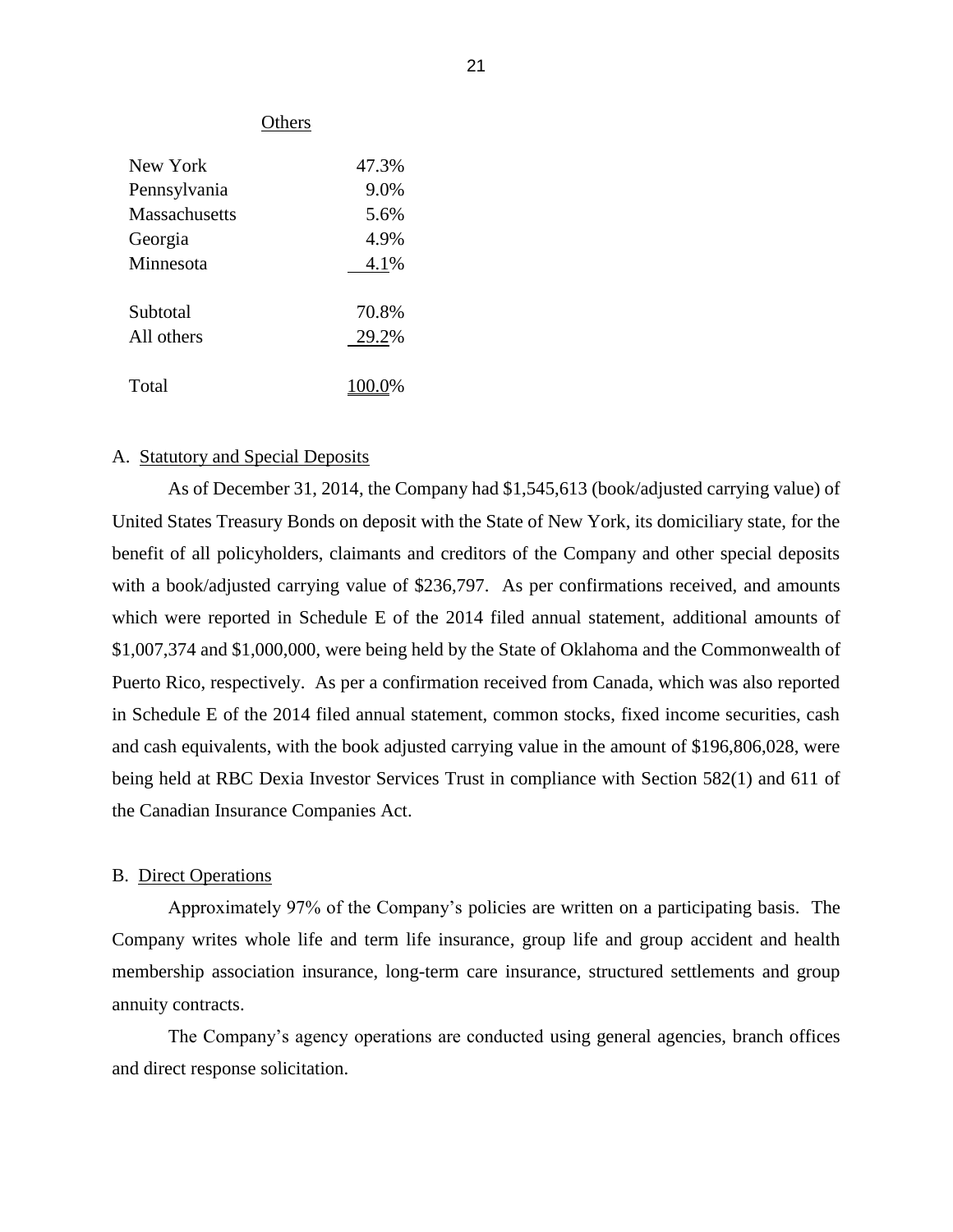#### C. Reinsurance

 As of December 31, 2014, the Company had 126 reinsurance treaties in effect with 21 84.8% on a yearly renewable term basis, 14.5% on a coinsurance basis and 0.7% on a modifiedcompanies, of which 14 were authorized or accredited. The Company's life business is reinsured coinsurance basis. Reinsurance is provided on both an automatic and/or facultative basis.

The maximum retention limit for individual life contracts is as follows:

| Issue Age   | <b>Maximum Retention Limit</b> |
|-------------|--------------------------------|
| $0 - 60$    | \$40,000,000                   |
| $61 - 65$   | \$30,000,000                   |
| $66 - 75$   | \$20,000,000                   |
| $76 - 85$   | \$10,000,000                   |
| 86 and over | \$7,500,000                    |

 The total face amount of life insurance ceded as of December 31, 2014, was \$124 billion, which represents 11.5% of the total face amount of life insurance in force. Reserve credit taken for reinsurance ceded to unauthorized companies totaling \$3,710,210 was supported by letters of credit and trust agreements.

The total face amount of life insurance assumed as of December 31, 2014 was \$253 billion.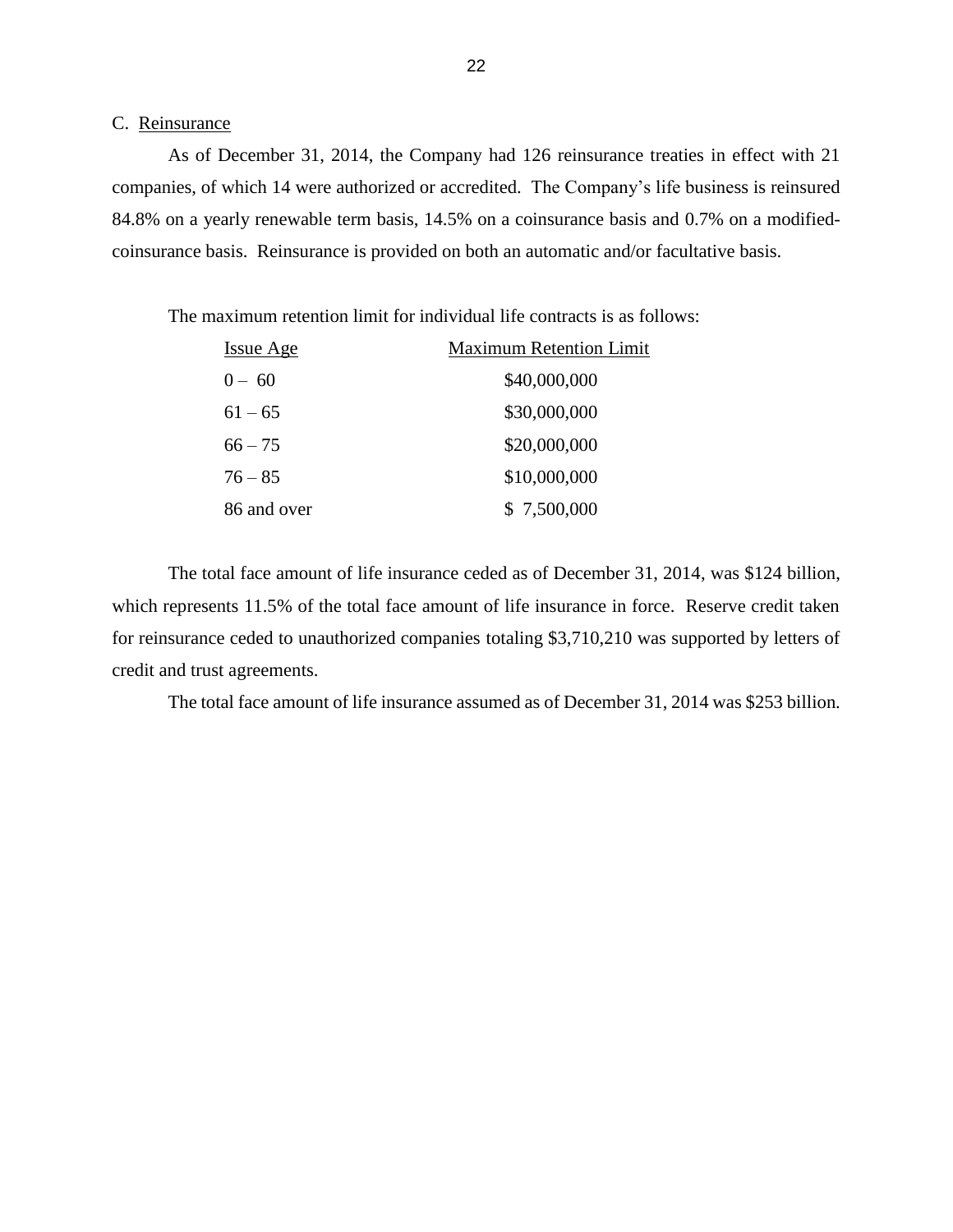during the period under examination as extracted from its filed annual statements. Failure of items Indicated below is significant information concerning the operations of the Company to add to the totals shown in any table in this report is due to rounding.

 The following table indicates the Company's financial growth (decline) during the period under review:

|                                     | December 31,      | December 31,      | Increase         |  |
|-------------------------------------|-------------------|-------------------|------------------|--|
|                                     | 2009              | 2014              | (Decrease)       |  |
| Admitted assets                     | \$117,835,521,372 | \$146,267,047,744 | \$28,431,526,372 |  |
| Liabilities                         | \$104,149,253,503 | \$127,661,055,161 | \$23,511,801,658 |  |
| <b>Surplus Notes</b>                | 1,990,004,000     | 1,992,023,795     | 2,019,795        |  |
| Special Surplus Funds- Deferred Tax | 514,358,025       | $\boldsymbol{0}$  | (514, 358, 025)  |  |
| Unassigned funds (surplus)          | 11,181,905,844    | 16,613,968,788    | 5,432,062,944    |  |
| Total surplus                       | \$13,686,267,869  | \$18,605,992,583  | \$4,919,724,714  |  |
| Total liabilities and surplus       | \$117,835,521,372 | \$146,267,047,744 | \$28,431,526,372 |  |

 invested assets during the period due to the Company's reinvestment of operating cash flow, growth in separate account assets, and an increase in the carrying value of the Company's The \$28,431 million increase in admitted assets was primarily due to higher cash and subsidiaries.

 The Company's invested assets as of December 31, 2014, exclusive of separate accounts, were mainly comprised of bonds (60.9%), other invested assets (11.6%), mortgage loans (9.8%), stocks (8.0%), and policy loans (7.3%). The majority (92.0%) of the Company's bond portfolio, as of December 31, 2014, was comprised of investment grade obligations.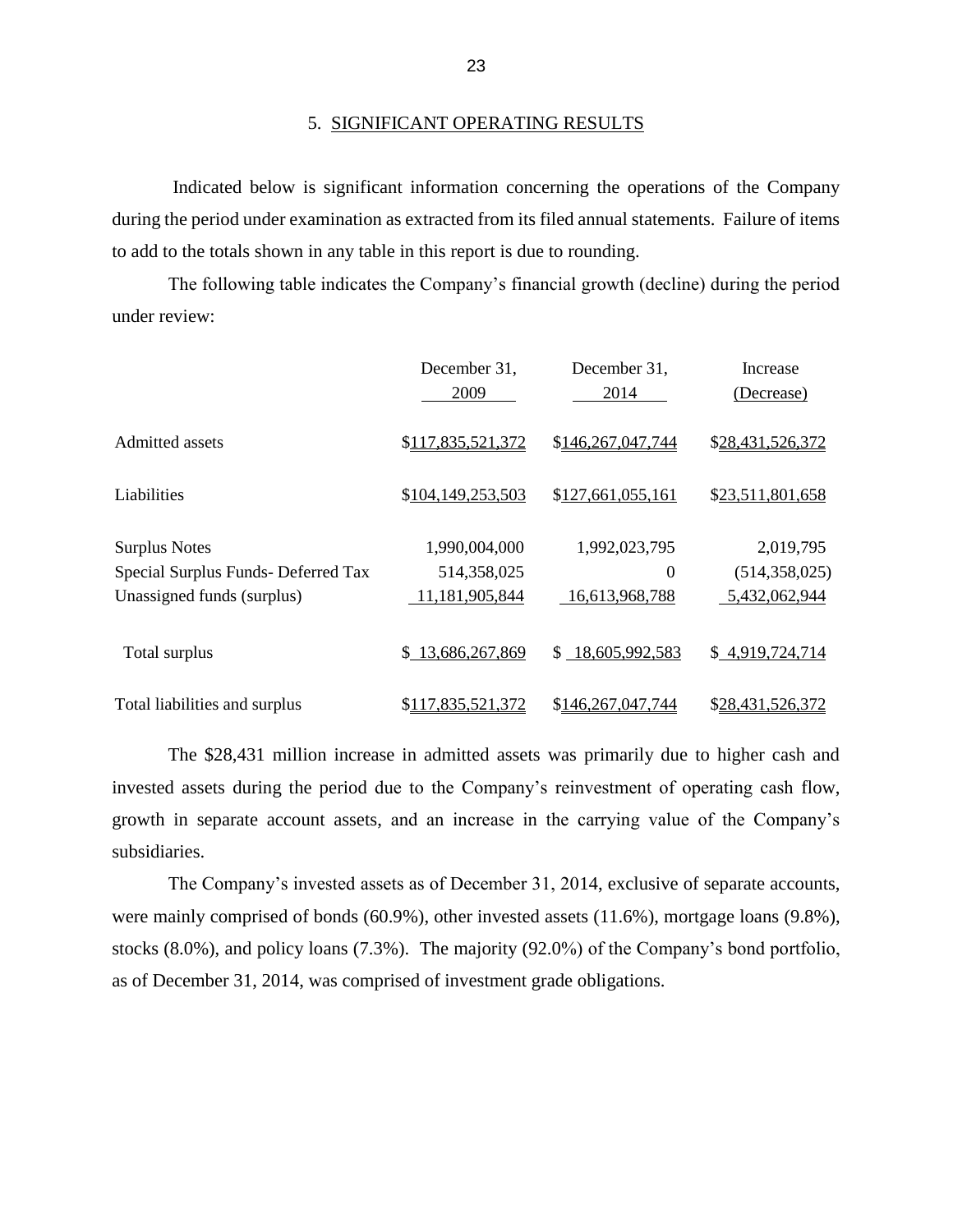The following has been extracted from the Exhibit of Annuities in the filed annual statements for each of the years under review:

|                                   | <b>Ordinary Annuities</b> |         |         |         |         |  |
|-----------------------------------|---------------------------|---------|---------|---------|---------|--|
|                                   | 2010                      | 2011    | 2012    | 2013    | 2014    |  |
| Outstanding, end of previous year | 51,007                    | 49,358  | 47,923  | 47,037  | 46,115  |  |
| Issued during the year            | 1,891                     | 1,673   | 2,381   | 2,070   | 357     |  |
| Other net changes during the year | (3,540)                   | (3,108) | (3,267) | (2,992) | (3,071) |  |
| Outstanding, end of current year  | 49,358                    | 47,923  | 47,037  | 46,115  | 43,401  |  |

 The decrease from 2013 to 2014 relates to a change in the way the company issued structured settlement sales. In 2014, many of the structured settlements were issued as group contracts, and therefore no longer reported under the Ordinary section.

The following has been extracted from the Exhibits of Accident and Health Insurance in the filed annual statements for each of the years under review:

|                                   | Other Accident and Health |         |         |         |         |  |
|-----------------------------------|---------------------------|---------|---------|---------|---------|--|
|                                   | 2010                      | 2011    | 2012    | 2013    | 2014    |  |
| Outstanding, end of previous year | 171,863                   | 174,164 | 178,892 | 183,254 | 182,248 |  |
| Issued during the year            | 11,602                    | 13,536  | 12,982  | 6,583   | 5,522   |  |
| Other net changes during the year | (9,301)                   | (8,808) | (8,620) | (7,589) | (8,240) |  |
| Outstanding, end of current year  | 174,164                   | 178,892 | 183,254 | 182,248 | 179,530 |  |

 In 2012, the Company's Long-Term Care ("LTC") product line was repriced to reflect an increase in new business premium rates, which is the primary driver of the corresponding decrease in sales. The impact to sales numbers in 2012 was mitigated by the phase-in of the increase in rates by state over the year.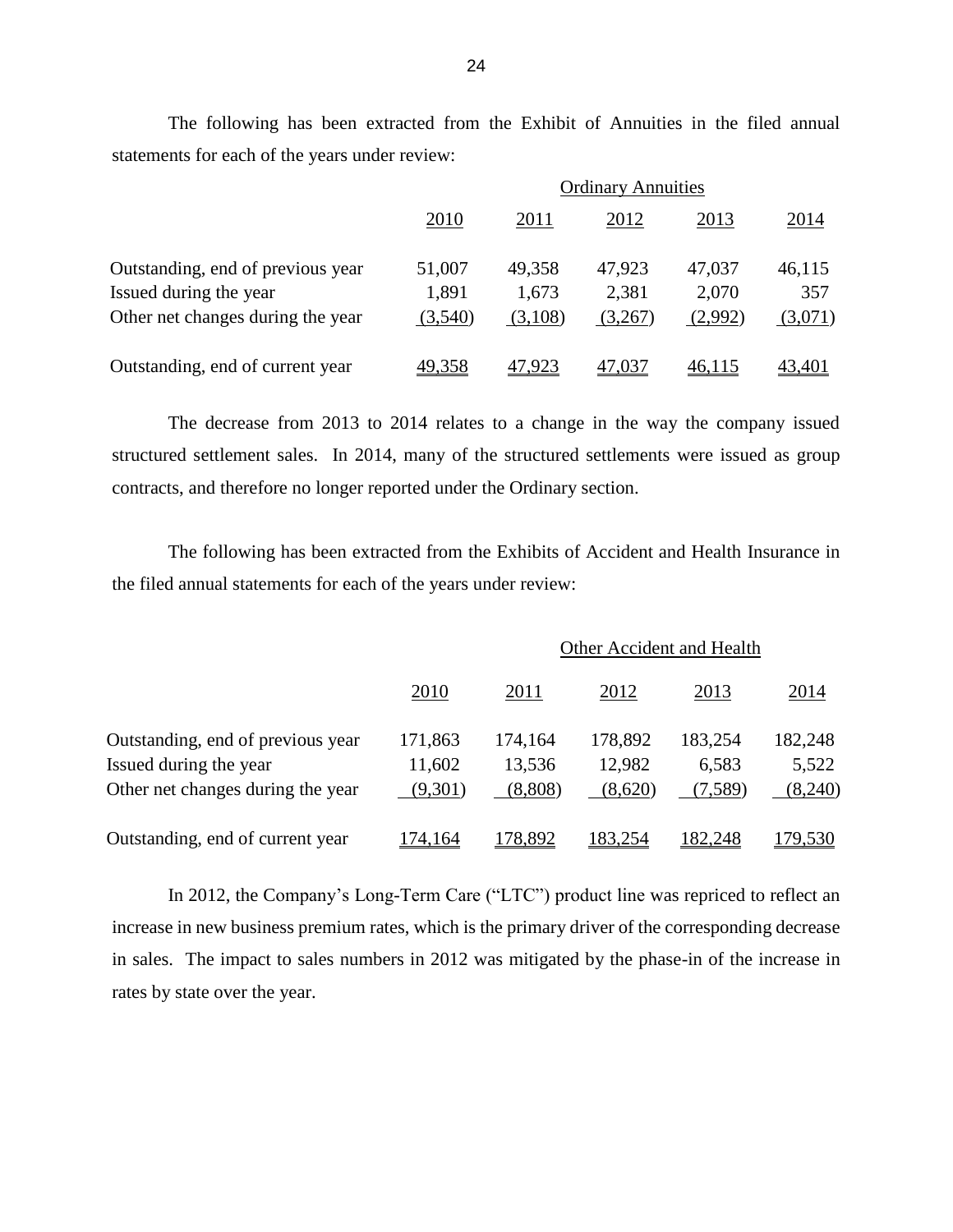|                                      | Group     |           |           |              |           |  |
|--------------------------------------|-----------|-----------|-----------|--------------|-----------|--|
|                                      | 2010      | 2011      | 2012      | 2013         | 2014      |  |
| Outstanding, end of<br>previous year | 910,071   | 1,022,875 | 1,135,345 | 1,076,645    | 1,064,392 |  |
| Issued during the year               | 164,267   | 176,562   | 34,969    | 193,006      | 38,330    |  |
| Other net changes during<br>the year | (51, 463) | (64,092)  | (93,669)  | $(205,259)*$ | 43,606*   |  |
| Outstanding, end of<br>current year  | 1,022,875 | 1,135,345 | 1,076,645 | 1,064,392    | 1,146,328 |  |

 The decrease in accident and health ("A&H") issued from 2011 to 2012, the increase from issued by the group membership business, which are sporadic from year to year and relate to fluctuations in the acquisitions and size of new cases. Also, the Company completed its plan to exit the major medical business line in 2013. 2012 to 2013 and the decrease from 2013 to 2014 relate to variations in the amount of new business

 \*\* For 2013, the outstanding policies at the end of the year were understated by 121,620. The amount was corrected during 2014, with the adjustment reported in "Other Net Changes". The correct amounts for "Other Net Changes" in 2013 and 2014 are (84,179) and (77,474), respectively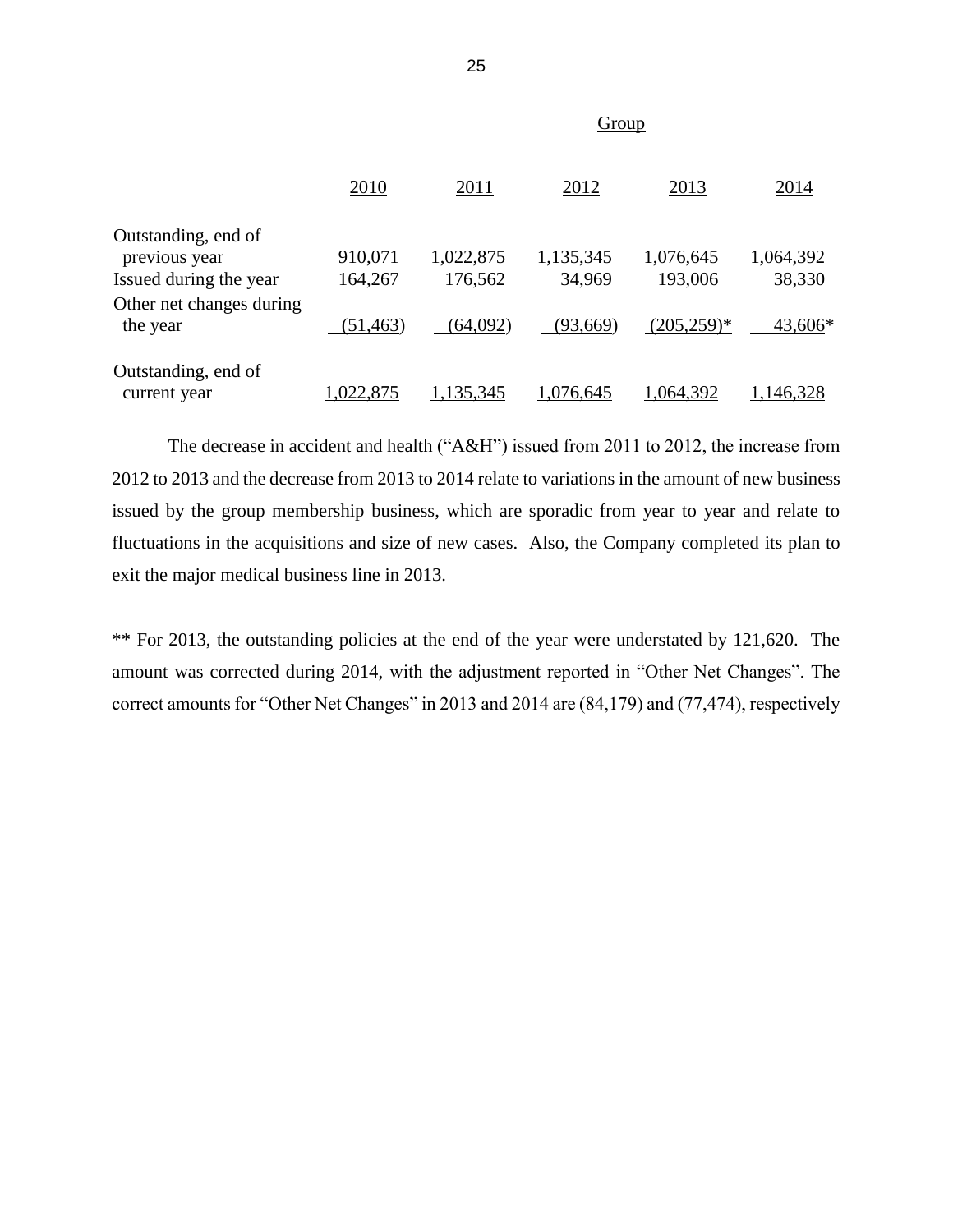The following is the net gain from operations by line of business after federal income taxes but before realized capital gains (losses) reported for each of the years under examination in the Company's filed annual statements:

|                            | 2010              | 2011             | 2012            | 2013                    | 2014            |
|----------------------------|-------------------|------------------|-----------------|-------------------------|-----------------|
| Ordinary:                  |                   |                  |                 |                         |                 |
| Life insurance             | \$464,032,902     | \$216,482,071    | \$458,775,565   | \$429,249,932           | \$429,869,291   |
| Individual annuities       | 68,471,485        | 60,065,457       | 70,130,590      | 63,015,505              | 54, 121, 487    |
| Supplementary<br>contracts | 6,886,087         | 3,550,645        | 4,357,484       | 3,646,152               | 1,746,838       |
| Total ordinary             | \$539,390,474     | \$280,098,173    | \$533,263,639   | \$495,911,589           | \$485,737,616   |
| Group:                     |                   |                  |                 |                         |                 |
| Life                       | 70,458,929        | \$80,589,432     | \$81,954,771    | \$ (8,064,815)          | \$101,665,294   |
| Annuities                  | 170,624,628       | 168,759,444      | 199,825,066     | 248,130,637             | 326,757,794     |
| Total group                | \$241,083,557     | \$249,348,876    | \$281,779,837   | \$240,065,822           | \$428,423,088   |
| Accident and health:       |                   |                  |                 |                         |                 |
| Group                      | \$<br>5,939,619   | (870, 512)<br>\$ | \$<br>6,025,021 | \$ (91,662,389)         | \$ (29,067,558) |
| Other                      | (22,665,962)      | (21, 160, 833)   | (9,781,669)     | (171, 374, 808)         | 16,447,612      |
| Total accident and         |                   |                  |                 |                         |                 |
| health                     | \$ (16, 726, 343) | \$ (22,031,345)  | \$ (3,756,648)  | \$(263,037,197)         | \$ (12,619,946) |
| All other lines            | 1,587,515<br>\$   | \$1,776,543      | \$1,930,708     | $\mathbb{S}$<br>162,701 | 220,908<br>\$   |
| Total                      | \$765,335,203     | \$509,192,247    | \$813,217,536   | \$473,102,915           | \$901,761,666   |

 The decrease in net gains from ordinary life operations from 2010 to 2011 was primarily due to the following: 1) a reduction in tax benefits from 2010 results due to the contribution made to Company's qualified pension plan in 2010; 2) a reduction in income associated with a change in cash surrender value of the Company's corporate owned life insurance; 3) the impact of unreported claims that were uncovered as a result of incorporating a quarterly review of the Social Security Death Master Index into the Company's claims process; partially offset by: 4) a lower dividend expense due to a reduction in the Company's dividend scale.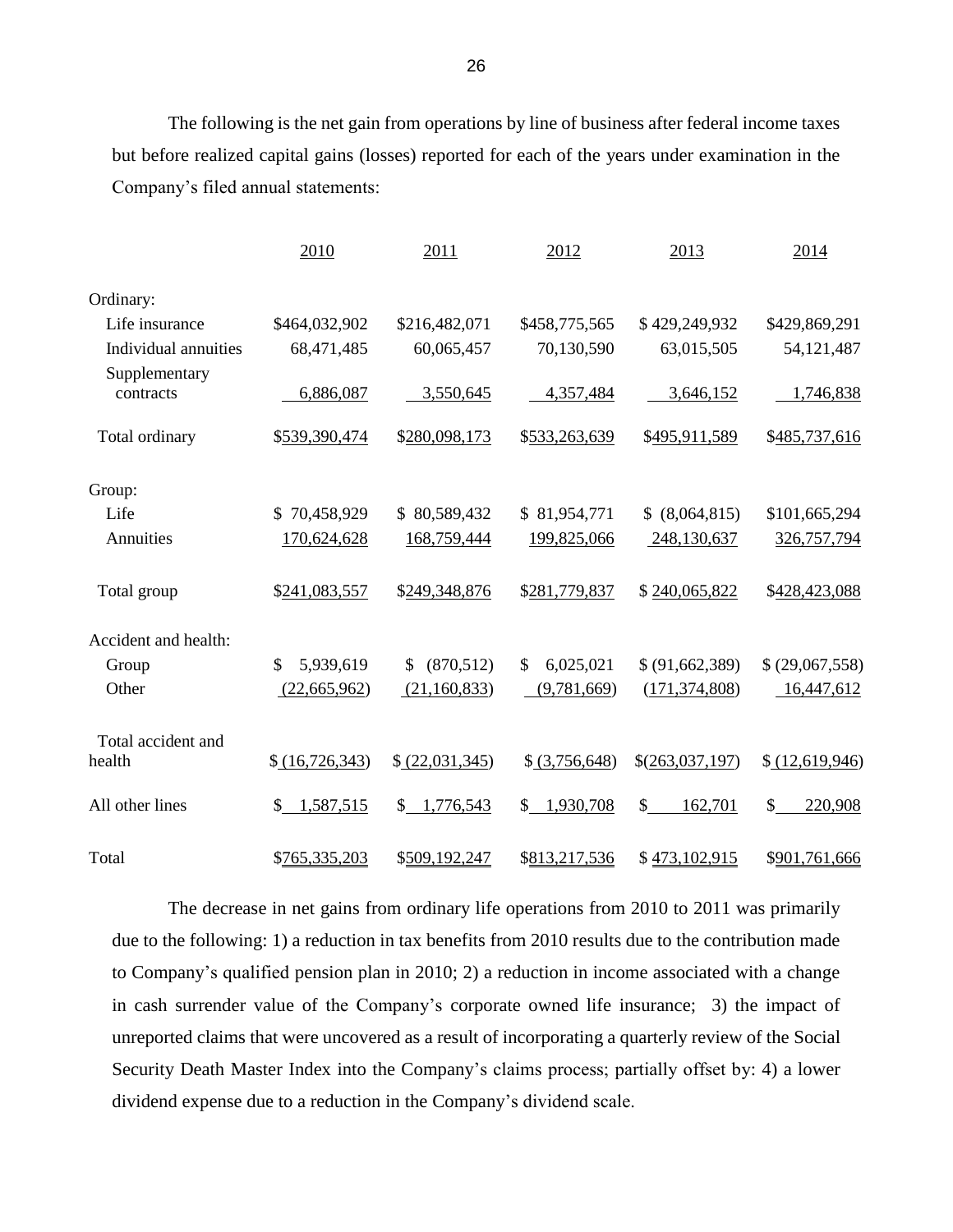The increase in net gains from ordinary life operations from 2011 to 2012 was primarily due to 1) higher net investment income related to a dividend from the Company's subsidiaries, higher distribution income from limited partnerships and higher income from mortgage loans; 2) an increase in tax benefits due to a contribution made to the Company's qualified pension plan in 2012, as opposed to no contribution in 2011; 3) growth in the Company's corporate owned life insurance; partially offset by: 4) an increase in the dividend expense due to an increase in the Company's dividend scale and 5) an increase in operating expenses primarily due to higher compensation costs that was mainly driven by one-time costs associated with the restructuring of the organization, higher commissions and higher charitable contributions.

 The decrease in net gains from group life operations from 2012 to 2013 was due to the to release reserves that the Company had determined were no longer required for statutory results. Since this business passes back experience to AARP, there was no overall impact on surplus. However, net gain from operations reflects a charge to record the additional liability to AARP However, net gain from operations reflects a charge to record the additional liability to AARP under the experience rated contract feature, while the benefit from the release of the policy reserves was recorded "below the line" as a direct adjustment to surplus. The increase from 2013 to 2014 following: In 2013, the Company's direct-AARP business received approval from the Department was due to this reserve adjustment being a one-time event.

 to 2014 was that contracts with higher crediting rates matured and were replaced by contracts with The primary reason for the increase in net gains from group annuity operations from 2013 lower crediting rates, thereby increasing the spread on this business.

 The decrease in net gains from group accident and health operations from 2012 to 2013 is primarily due to an increase in group LTC asset adequacy reserves reflecting revised mortality and morbidity assumptions based on then recent adverse experience.

 The decrease in net gains from other accident and health operations from 2012 to 2013 is primarily due to an increase in individual LTC asset adequacy reserves reflecting revised mortality and morbidity assumptions based on then recent adverse experience.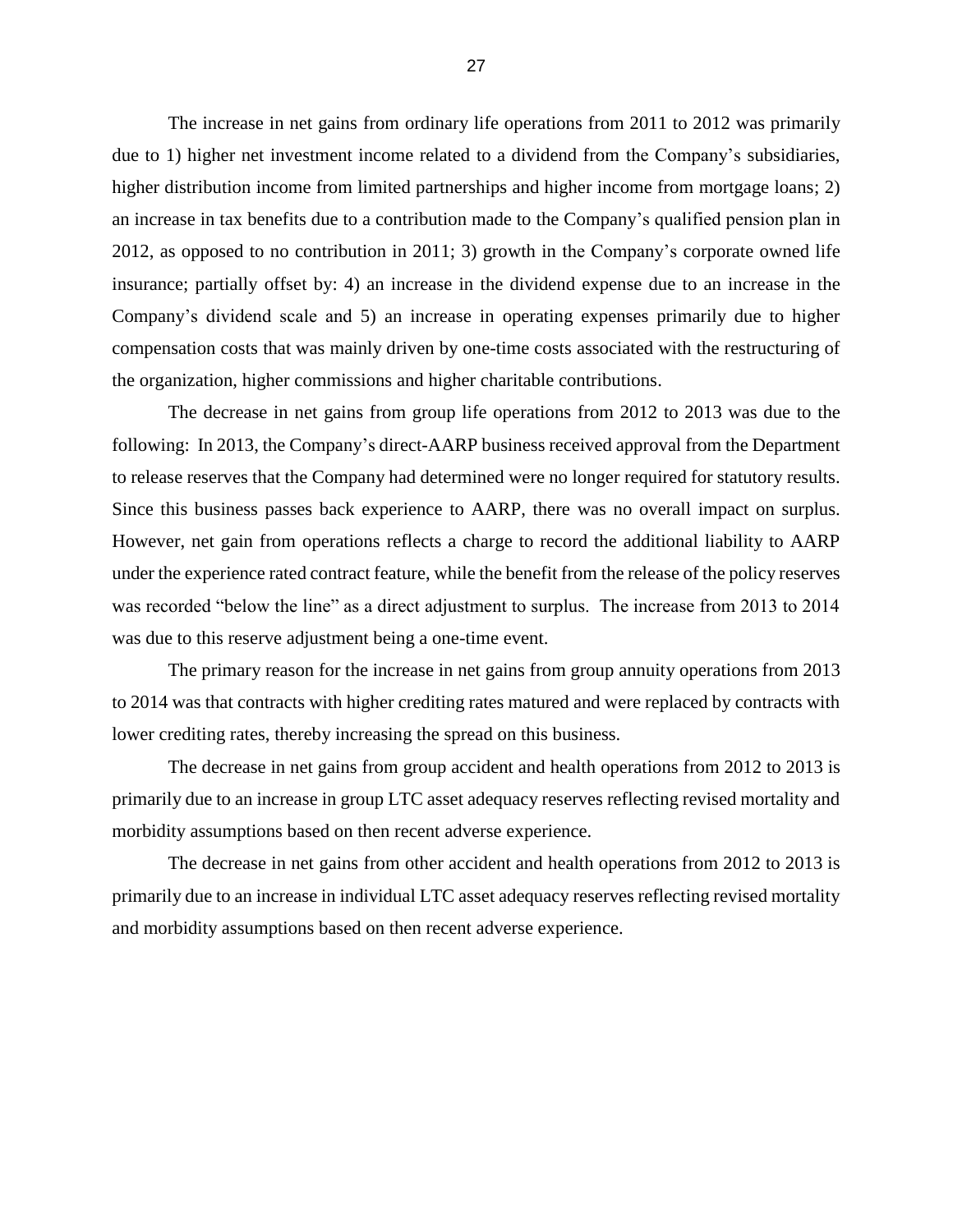#### 6. FINANCIAL STATEMENTS

<span id="page-30-0"></span> December 31, 2014, as contained in the Company's 2014 filed annual statement, a condensed summary of operations and a reconciliation of the capital and surplus account for each of the years under review. The examiner's review of a sample of transactions did not reveal any differences The following statements show the assets, liabilities, capital and surplus as of which materially affected the Company's financial condition as presented in its financial statements contained in the December 31, 2014 filed annual statement.

#### A. Independent Accountants

combined statutory basis statements of financial position of the Company as of December 31<sup>st</sup> of The firm of PricewaterhouseCoopers was retained by the Company to audit the Company's each year in the examination period, and the related statutory-basis statements of operations, capital and surplus, and cash flows for the year then ended.

 in all material respects, the financial position of the Company at the respective audit dates. Balances reported in these audited financial statements were reconciled to the corresponding years' PricewaterhouseCoopers concluded that the statutory financial statements presented fairly, annual statements with no discrepancies noted.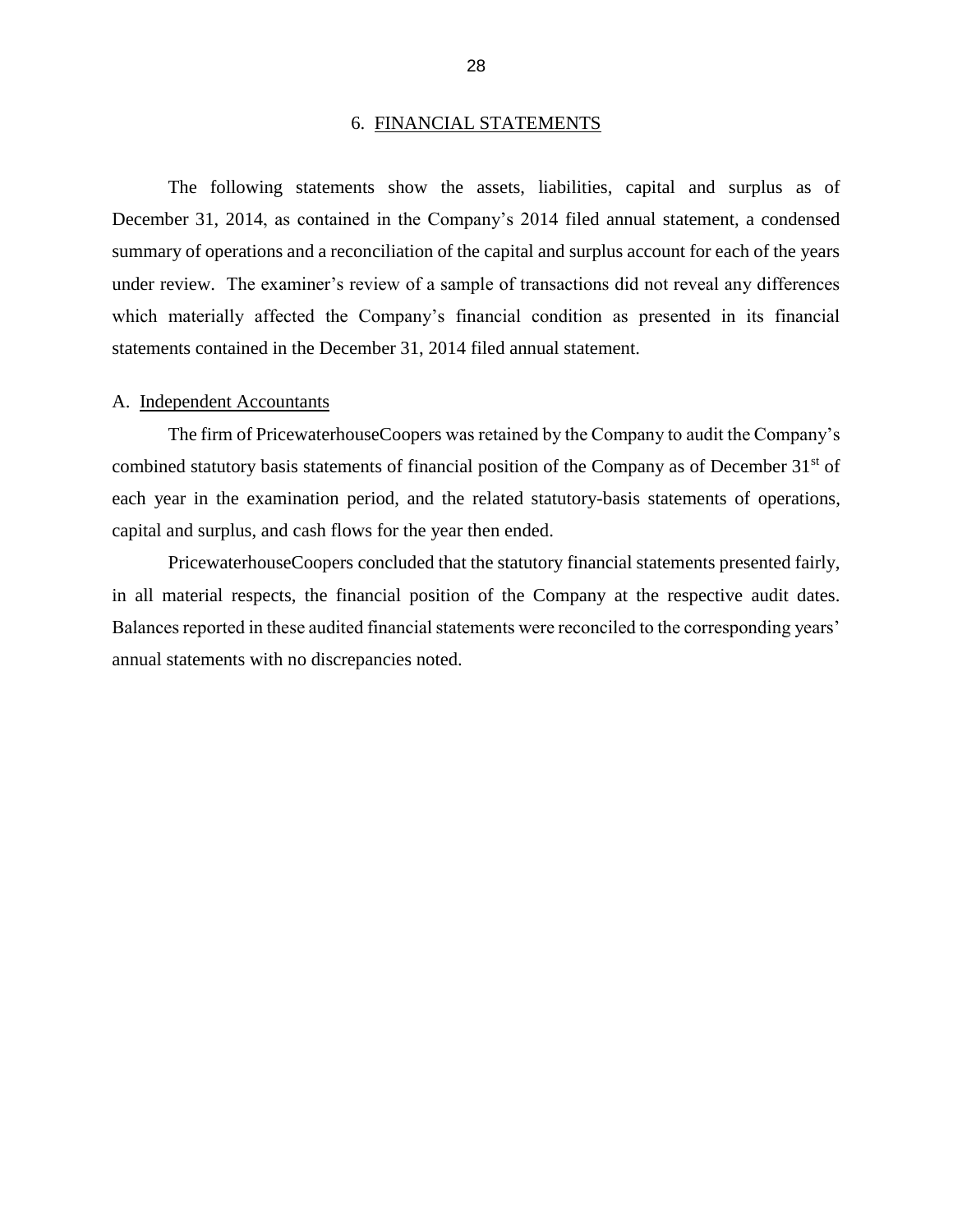## B. Net Admitted Assets

| <b>Bonds</b>                                                            | \$73,566,171,663 |
|-------------------------------------------------------------------------|------------------|
| Stocks:                                                                 |                  |
| Preferred stocks                                                        | 63,292,070       |
| Common stocks                                                           | 9,563,132,015    |
| Mortgage loans on real estate:                                          |                  |
| <b>First liens</b>                                                      | 11,261,317,166   |
| Other than first liens                                                  | 569,741,091      |
| Real estate:                                                            |                  |
| Properties occupied by the company                                      | 269,756,072      |
| Properties held for the production of income                            | 238,836,669      |
| Cash, cash equivalents and short term investments                       | 1,341,353,961    |
| Contract loans                                                          | 8,866,326,753    |
| Derivatives                                                             | 891,137,110      |
| Other invested assets                                                   | 14,030,903,146   |
| Receivable for securities                                               | 332,058          |
| Derivatives-collateral assets                                           | 43,396,583       |
| Investment income due and accrued                                       | 1,309,506,057    |
| Premiums and considerations:                                            |                  |
| Uncollected premiums and agents' balances in the course of collection   | 209,579,819      |
| Deferred premiums, agents' balances and installments booked but         |                  |
| deferred and not yet due                                                | 1,513,440,058    |
| Reinsurance:                                                            |                  |
| Amounts recoverable from reinsurers                                     | 55,462,224       |
| Funds held by or deposited with reinsured companies                     | 4,365,823,306    |
| Other amounts receivable under reinsurance contracts                    | 30,507,280       |
| Current federal and foreign income tax recoverable and interest thereon | 70,007,062       |
| Net deferred tax asset                                                  | 1,617,351,442    |
| Guaranty funds receivable or on deposit                                 | 25,470,521       |
| Electronic data processing equipment and software                       | 45,004,244       |
| Receivables from parent, subsidiaries and affiliates                    | 311,765,744      |
| Amounts receivable on corporate-owned life insurance                    | 3,890,701,356    |
| Interest in annuity contracts                                           | 148, 174, 398    |
| Collateral assignments                                                  | 79,360,400       |
| Unearned reinsurance premium recoverable                                | 64,431,161       |
| State premium tax credit                                                | 8,400,000        |
| Administrative and other fees due and unpaid                            | 4,407,710        |
| Federal employees' group life conversion pool fund                      | 2,488,957        |
| Amount due for undelivered securities                                   | 508,307          |
| From separate accounts, segregated accounts and protected cell accounts | 11,808,961,341   |
|                                                                         |                  |

Total admitted assets  $$146,267,047,744$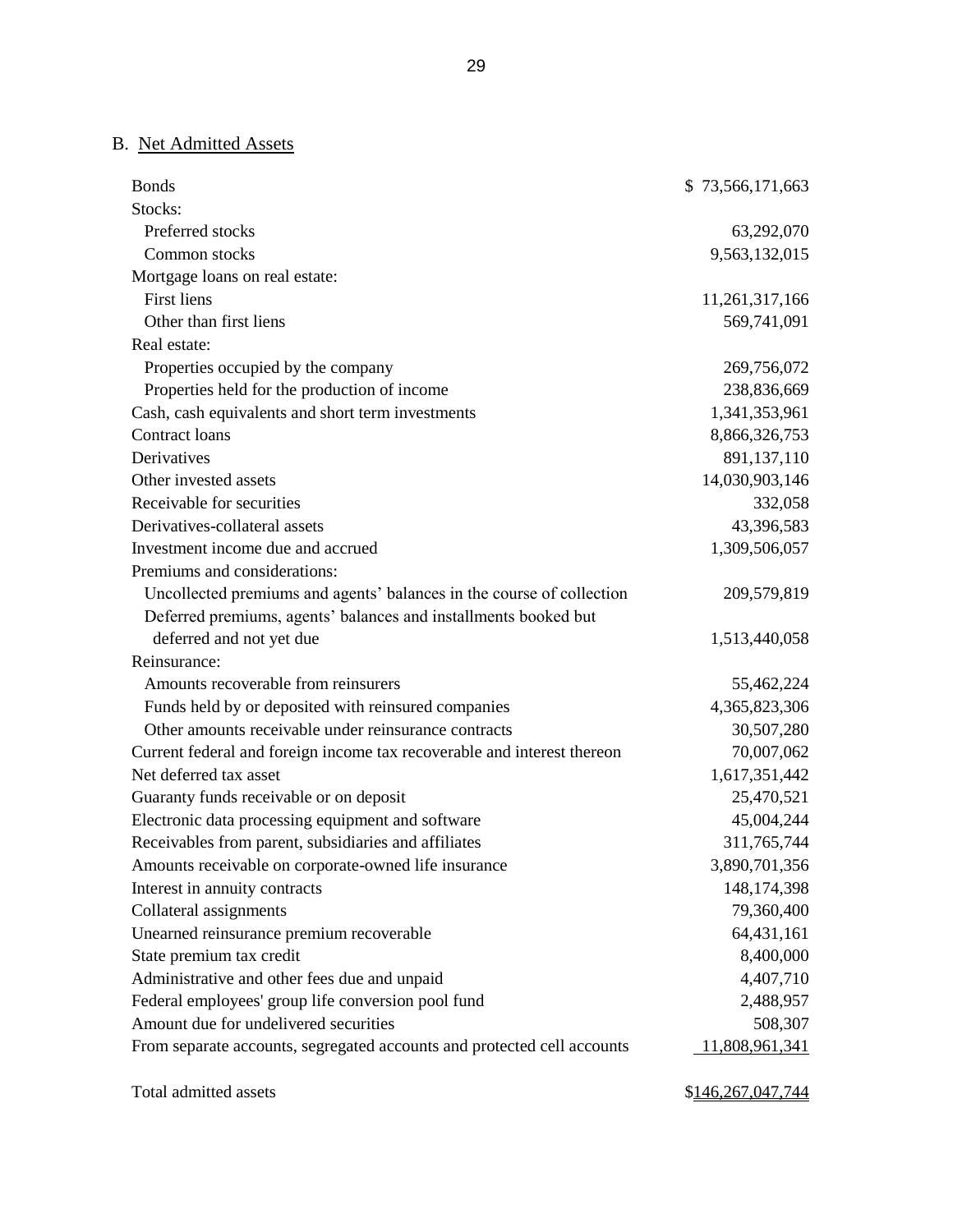# C. Liabilities, Capital and Surplus

| Aggregate reserve for life policies and contracts                       | \$85,760,865,356 |
|-------------------------------------------------------------------------|------------------|
| Aggregate reserve for accident and health contracts                     | 3,308,225,762    |
| Liability for deposit-type contracts                                    | 13,992,816,786   |
| Contract claims:                                                        |                  |
| Life                                                                    | 693,232,470      |
| Accident and health                                                     | 25,994,839       |
| Policyholders' dividends and coupons due and unpaid                     | 19,276,660       |
| Provision for policyholders' dividends and coupons payable in           |                  |
| following calendar year - estimated amounts                             |                  |
| Dividends apportioned for payment                                       | 1,605,240,058    |
| Premiums and annuity considerations for life and accident and health    |                  |
| contracts received in advance                                           | 85,799,016       |
| Contract liabilities not included elsewhere:                            |                  |
| Other amounts payable on reinsurance                                    | 50,755,591       |
| Interest maintenance reserve                                            | 500,479,462      |
| Commissions to agents due or accrued                                    | 15,461,770       |
| Commissions and expense allowances payable on reinsurance assumed       | 17,586,013       |
| General expenses due or accrued                                         | 1,152,403,299    |
| Transfers to separate accounts due or accrued (net)                     | (12, 335, 316)   |
| Taxes, licenses and fees due or accrued, excluding federal income taxes | 69,711,906       |
| Current federal and foreign income taxes                                | 106,842,225      |
| Unearned investment income                                              | 1,058,860        |
| Amounts withheld or retained by company as agent or trustee             | 676,414,074      |
| Amounts held for agents' account                                        | 33,579,374       |
| Remittances and items not allocated                                     | 212,818,683      |
| Net adjustment in assets and liabilities due to foreign exchange rates  | 14,542,019       |
| Liability for benefits for employees and agents if not included above   | 925,091,285      |
| Borrowed money and interest thereon                                     | 504,785,464      |
| Miscellaneous liabilities:                                              |                  |
| Asset valuation reserve                                                 | 2,437,644,780    |
| Reinsurance in unauthorized companies                                   | 1,263,115        |
| Payable to parent, subsidiaries and affiliates                          | 42,909,978       |
| Derivatives                                                             | 418,124,808      |
| Payable for securities                                                  | 121,492,159      |
| Payable for securities lending                                          | 553,973,604      |
| Unfunded pension obligations for employees and agents                   | 1,153,931,996    |
| Derivatives-collateral liability                                        | 601,238,151      |
| Special reserves on certain group policies                              | 376,818,115      |
| Unfunded postretirement obligations for employees and agents            | 179,584,225      |
| Obligations under structured settlement agreements                      | 148, 174, 398    |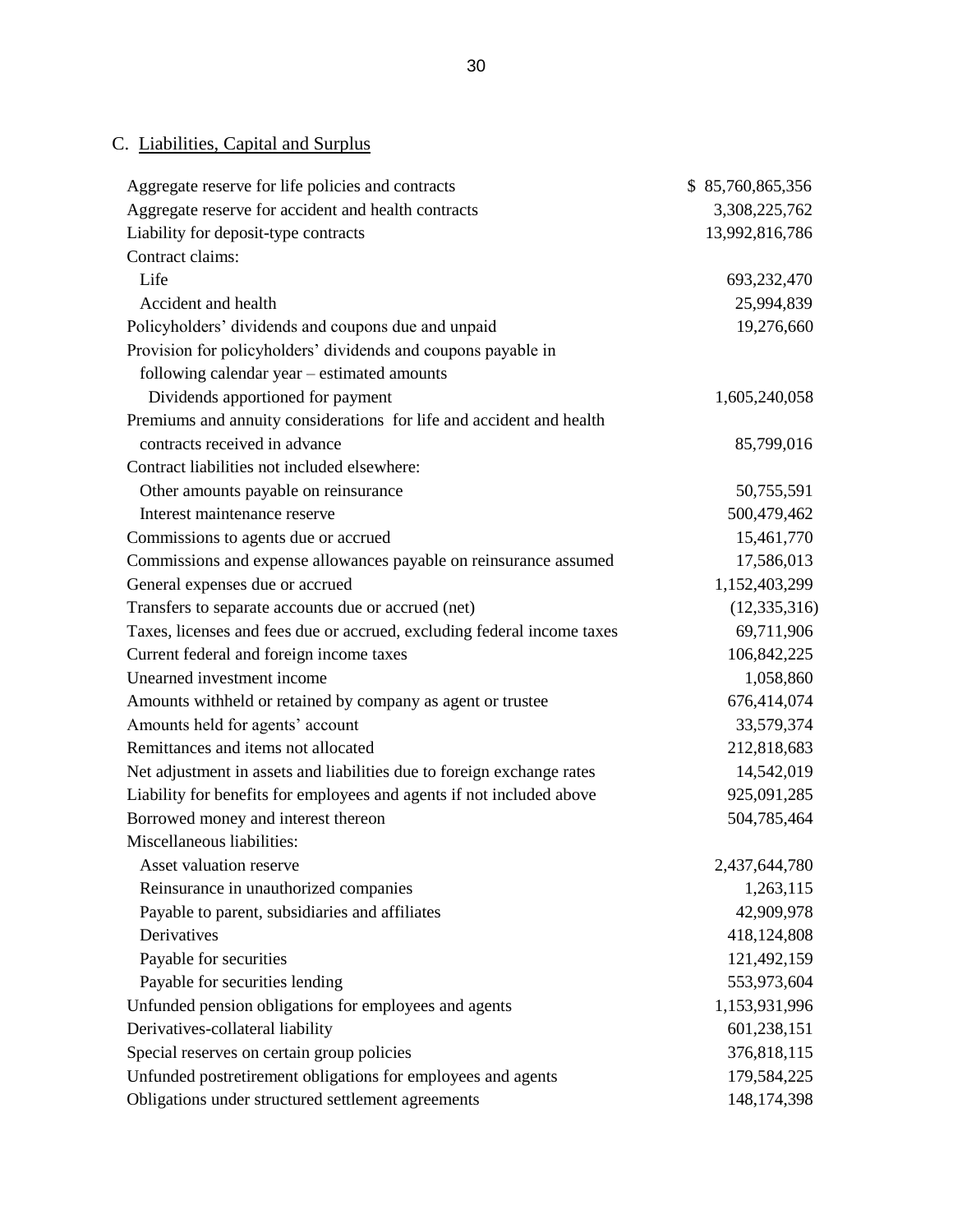| General contingency reserve                                  | \$           | 14,792,325        |
|--------------------------------------------------------------|--------------|-------------------|
| Liability for interest on claims                             |              | 14,763,838        |
| Reserves required on certain group annuity separate accounts |              | 7,487,966         |
| Adjustment to agents' progress sharing plan liability        |              | 7,194,158         |
| Deferred rent payable                                        |              | 5,917,344         |
| Deferred gains liability                                     |              | 4,317,608         |
| Deferred liability rebate commission                         |              | 2,553,116         |
| Accrued expenses payable                                     |              | 2,264,626         |
| Contingent liability                                         |              | 1,514,418         |
| Other expenses payable                                       |              | 217,094           |
| From separate accounts statement                             |              | 11,804,231,683    |
| <b>Total liabilities</b>                                     |              | \$127,661,055,161 |
| Surplus notes                                                | $\mathbf{s}$ | 1,992,023,795     |
| Unassigned funds (surplus)                                   |              | 16,613,968,788    |
| Total surplus                                                |              | \$18,605,992,583  |
| Total liabilities and surplus                                |              | \$146,267,047,744 |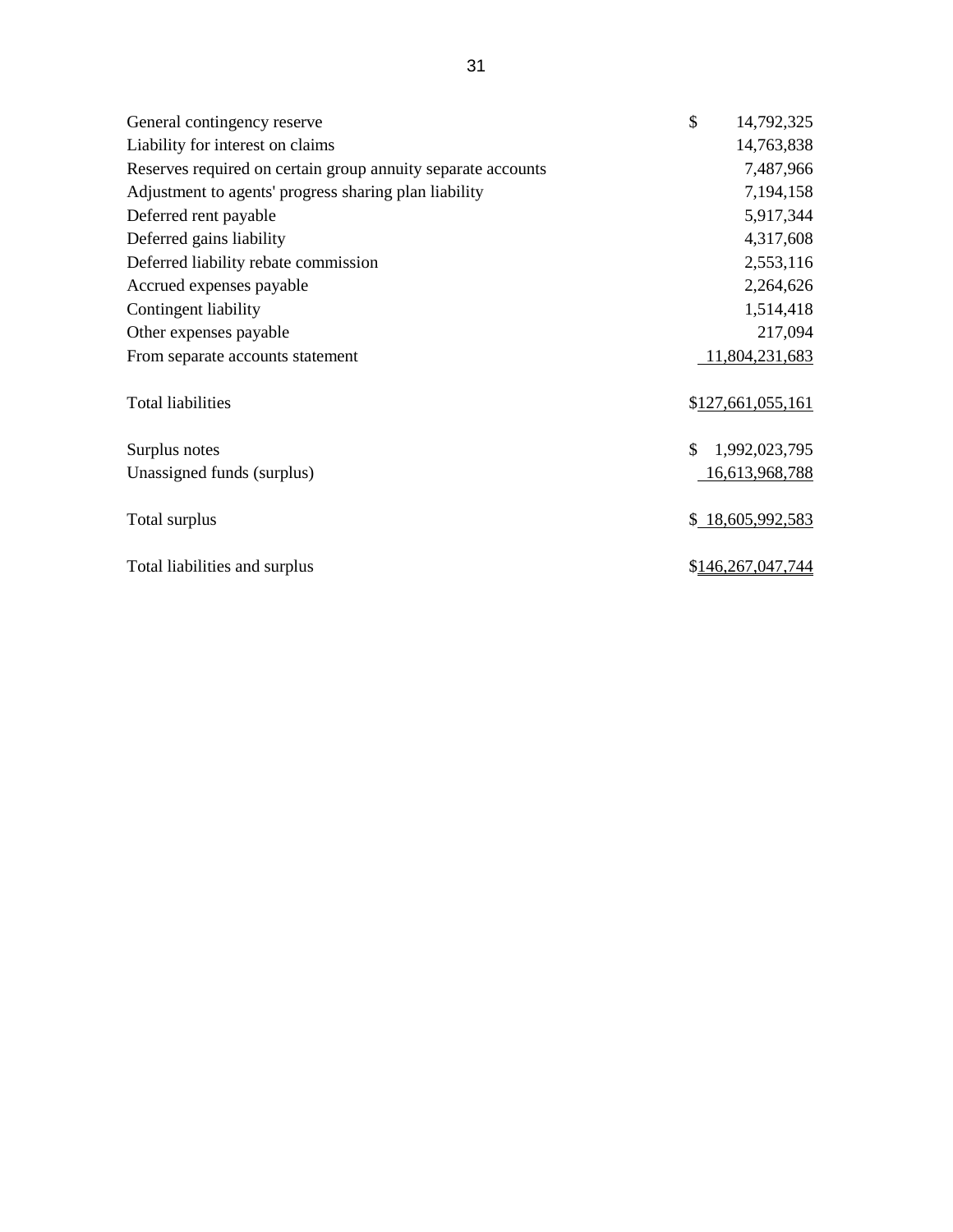## D. Condensed Summary of Operations

|                                                                                                      | 2010                             | 2011                                 | 2012                                 | 2013                             | 2014                                |
|------------------------------------------------------------------------------------------------------|----------------------------------|--------------------------------------|--------------------------------------|----------------------------------|-------------------------------------|
| Premiums and considerations                                                                          | \$12,473,729,406                 | \$14,108,091,235                     | \$13,721,589,655                     | \$13,050,908,935                 | \$13,935,225,544                    |
| Investment income                                                                                    | 4,916,815,397                    | 4,933,498,390                        | 5,142,826,042                        | 5,284,213,326                    | 5,521,490,800                       |
| Net gain from operations from Separate Accounts                                                      | 14,599                           | (179, 346)                           | $\Omega$                             | $\Omega$                         | $\Omega$                            |
| Commissions and reserve adjustments<br>on reinsurance ceded<br>Miscellaneous income                  | (59, 528, 475)<br>669,069,847    | (53,509,006)<br>449,760,741          | (85, 354, 867)<br>632,155,897        | (55, 531, 543)<br>638,841,027    | (68,045,798)<br>580,110,839         |
|                                                                                                      |                                  |                                      |                                      |                                  |                                     |
| Total income                                                                                         | \$18,000,100,774                 | \$19,437,662,014                     | \$19,411,216,727                     | \$18,918,431,745                 | \$19,968,781,385                    |
| Benefit payments                                                                                     | \$9,952,217,091                  | \$10,193,419,868                     | \$12,170,051,296                     | \$11,346,852,670                 | \$11,408,811,911                    |
| Increase in reserves                                                                                 | 3,481,307,645                    | 3,318,987,542                        | 2,627,630,281                        | 3,462,649,625                    | 3,582,415,690                       |
| Commissions                                                                                          | 424,618,327                      | 434, 342, 764                        | 451,059,155                          | 441,210,093                      | 447,424,426                         |
| General expenses and taxes                                                                           | 1,806,997,827                    | 1,887,787,717                        | 1,979,134,903                        | 2,088,936,224                    | 2,067,176,584                       |
| Increase in loading on deferred & uncollected                                                        |                                  |                                      |                                      |                                  |                                     |
| premiums                                                                                             | 16,139,632                       | (15,815,493)                         | 8,444,281                            | 20,654,873                       | (7, 125, 647)                       |
| Net transfers to (from) Separate Accounts                                                            | 99,845,321                       | 1,620,608,779                        | (35,986,357)                         | (442, 596, 777)                  | (56,358,001)                        |
| Miscellaneous deductions                                                                             | 62,253,618                       | 39,616,875                           | 15,181,625                           | 120,083,337                      | (38,954,108)                        |
| <b>Total deductions</b>                                                                              | \$15,843,379,461                 | \$17,478,948,052                     | \$17,215,515,184                     | \$17,037,790,045                 | \$17,403,390,855                    |
| Net gain before dividends and                                                                        |                                  |                                      |                                      |                                  |                                     |
| federal income taxes<br>Dividends                                                                    | \$2,156,721,313<br>1,376,440,110 | \$1,958,713,962<br>1,279,532,756     | \$2,195,701,543<br>1,402,672,512     | \$1,880,641,700<br>1,506,627,801 | \$2,565,390,530<br>1,686,801,218    |
| Federal and foreign income taxes incurred                                                            | 14,946,000                       | 169,988,959                          | (20, 188, 505)                       | (99,089,016)                     | (23, 172, 354)                      |
| Net gain from operations<br>before net realized capital gains<br>Net realized capital gains (losses) | 765,335,203<br>(239, 778, 674)   | \$<br>509,192,247<br>(246, 578, 811) | 813,217,536<br>\$<br>(122, 752, 401) | 473,102,915<br>\$<br>47,220,623  | \$<br>901,761,666<br>(53, 498, 466) |
| Net income                                                                                           | 525,556,529<br>S                 | 262,613,436<br>\$                    | 690,465,135<br>S.                    | 520, 323, 538<br>\$.             | 848,263,200<br>\$                   |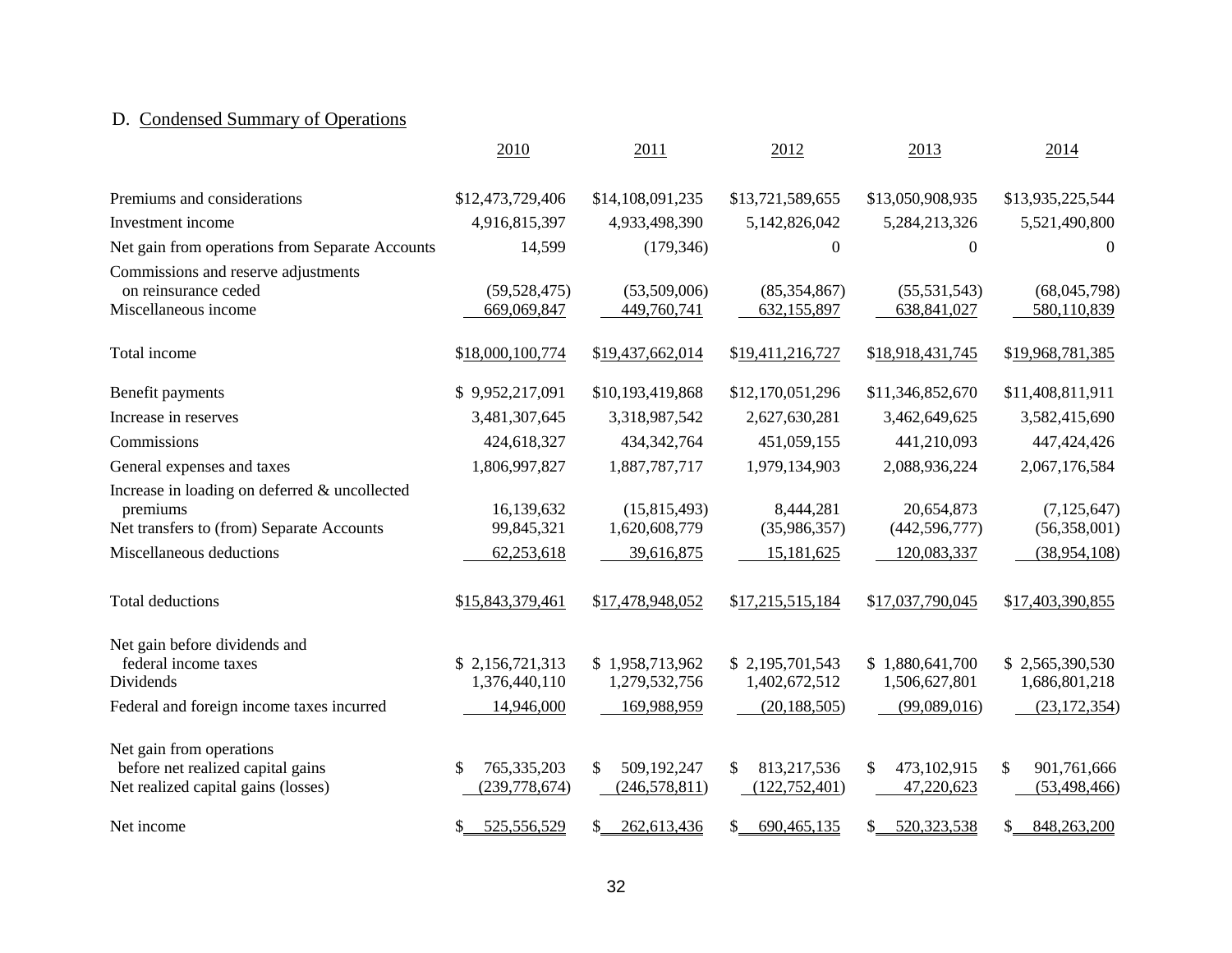## E. Surplus Account

|                                                                                                                | 2010                       | 2011                      | 2012                            | 2013                            | 2014                             |
|----------------------------------------------------------------------------------------------------------------|----------------------------|---------------------------|---------------------------------|---------------------------------|----------------------------------|
| Surplus, December 31, prior year                                                                               | \$13,686,267,869           | \$14,716,846,435          | \$15,128,949,008                | \$16,568,538,339                | \$17,853,770,064                 |
| Net income                                                                                                     | \$<br>525,556,529          | \$<br>262,613,436         | 690,465,135<br>\$               | \$<br>520, 323, 538             | \$<br>848,263,200                |
| Change in net unrealized capital gains (losses)                                                                | 1,076,709,454              | 980,919,940               | 1,367,961,999                   | 306,166,727                     | 1,061,476,453                    |
| Change in net unrealized foreign exchange<br>capital gain (loss)<br>Change in net deferred income tax          | 13,706,206<br>15,862,889   | 71,506,478<br>337,467,099 | (109, 462, 942)<br>(17,638,469) | (57,885,746)<br>(119, 268, 777) | (6,239,061)<br>813,534,873       |
| Change in non-admitted assets and related items                                                                | (302, 826, 191)            | 5,192,576                 | (336, 283, 138)                 | 1,311,939,386                   | (579, 718, 202)                  |
| Change in liability for reinsurance in<br>unauthorized companies<br>Change in reserve valuation basis          | (323, 626)<br>$\Omega$     | (598,096)<br>$\Omega$     | 821,830<br>$\Omega$             | (2,300,548)<br>112,533,198      | 1,680,955<br>36,000,000          |
| Change in asset valuation reserve                                                                              | (612, 707, 879)            | (592, 967, 886)           | (208, 919, 883)                 | (138, 916, 764)                 | (19,506,355)                     |
| Other changes in surplus in<br>Separate Accounts statement<br>Change in surplus notes                          | 1,664,830<br>410,461       | (506, 406)<br>402,333     | 3,647,089<br>402,333            | (2,029,083)<br>402,333          | 208,909<br>402,333               |
| Cumulative effect of changes in<br>accounting principles<br>Prior period correction                            | (39,075,798)<br>30,280,893 | (4,410,873)<br>$\Omega$   | (46,085,496)<br>134,613,038     | $\overline{0}$<br>$\Omega$      | $\theta$<br>48,499,214           |
| Change in special reserves on certain<br>group annuity contracts<br>Ceding commission                          | (3,005,760)<br>(2,702,895) | (166, 502)<br>(2,702,895) | (2,266,478)<br>(2,702,895)      | 2,924,563<br>(2,702,895)        | (556, 031)<br>(2,702,895)        |
| Change in liability for postretirement benefits                                                                | $\Omega$                   | $\Omega$                  | $\overline{0}$                  | (26, 377, 199)                  | (153, 207, 026)                  |
| Change in overfunded pension plan asset                                                                        | $\Omega$                   | $\theta$                  | $\mathbf{0}$                    | (1,252,543,467)                 | (572, 389, 580)                  |
| Change in liability for pension benefits                                                                       | $\Omega$                   | $\Omega$                  | $\Omega$                        | (430, 407, 728)                 | (723, 524, 268)                  |
| Minimum pension liability adjustment                                                                           | 338,102,011                | (818, 363, 256)           | (33, 421, 608)                  | 1,076,176,374                   | $\Omega$                         |
| Change in special reserves on certain group policies                                                           | (1,024,254)                | (5,073,340)               | 3,330,521                       | (3,017,447)                     | $\Omega$                         |
| Change in prior service cost on employees<br>& agents benefits<br>Change in special surplus funds-deferred tax | (25,767,291)<br>15,718,987 | 8,297,060<br>170,492,905  | (4,871,705)<br>$\overline{0}$   | (9, 784, 740)<br>$\Omega$       | $\overline{0}$<br>$\overline{0}$ |
| Net change in surplus for the year                                                                             | \$1,030,578,566            | 412, 102, 573<br>\$       | \$1,439,589,331                 | \$1,285,231,725                 | 752,222,519<br>$\mathbb{S}$      |
| Surplus, December 31, current year                                                                             | \$14,716,846,435           | \$15,128,949,008          | \$16,568,538,339                | \$17,853,770,064                | \$18,605,992,583                 |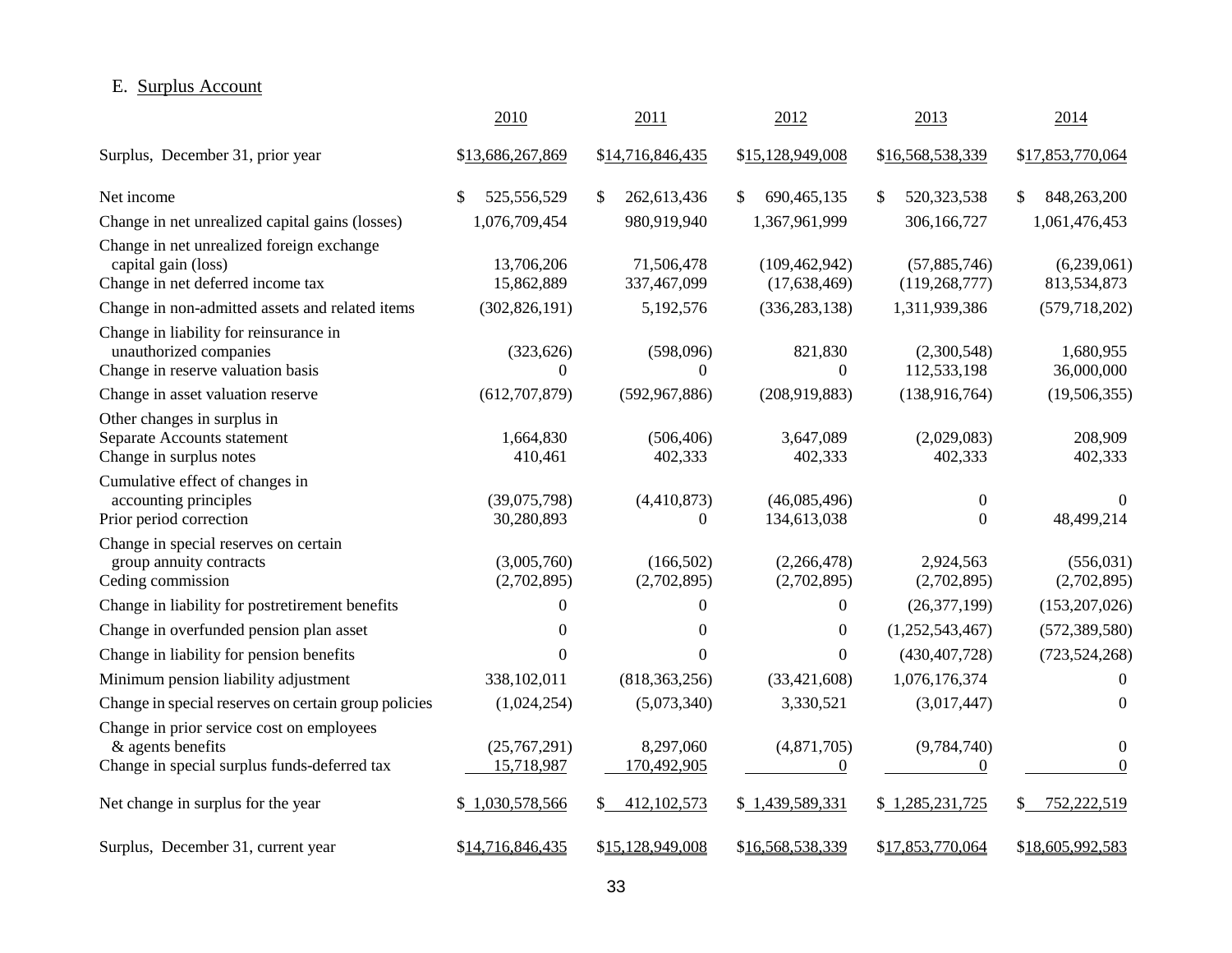#### 7. SUBSEQUENT EVENTS

#### <span id="page-36-0"></span>A. Assets Under Management

 On December 1, 2014, NYLIM signed a definitive agreement to acquire IndexIQ, a leader in liquid alternative exchange traded funds and mutual funds. The transaction closed on April 15, 2015, adding approximately \$1,500,000,000 to the Company's assets under management.

#### B. Acquisition of John Hancock Closed Block

 On December 23, 2014, the Company agreed to enter into a reinsurance transaction with John Hancock Life Insurance Company (U.S.A) ("John Hancock"), an affiliate of Manulife agreement, John Hancock's closed block of business, comprised primarily of participating whole life insurance. In connection with this agreement, the Company has agreed to cede back 40 percent of the business to John Hancock through a coinsurance with funds withheld agreement. The transaction closed on July 1, 2015, and reduced statutory surplus by approximately \$581,000,000. Financial Corporation, in which the Company will assume, through a 100 percent coinsurance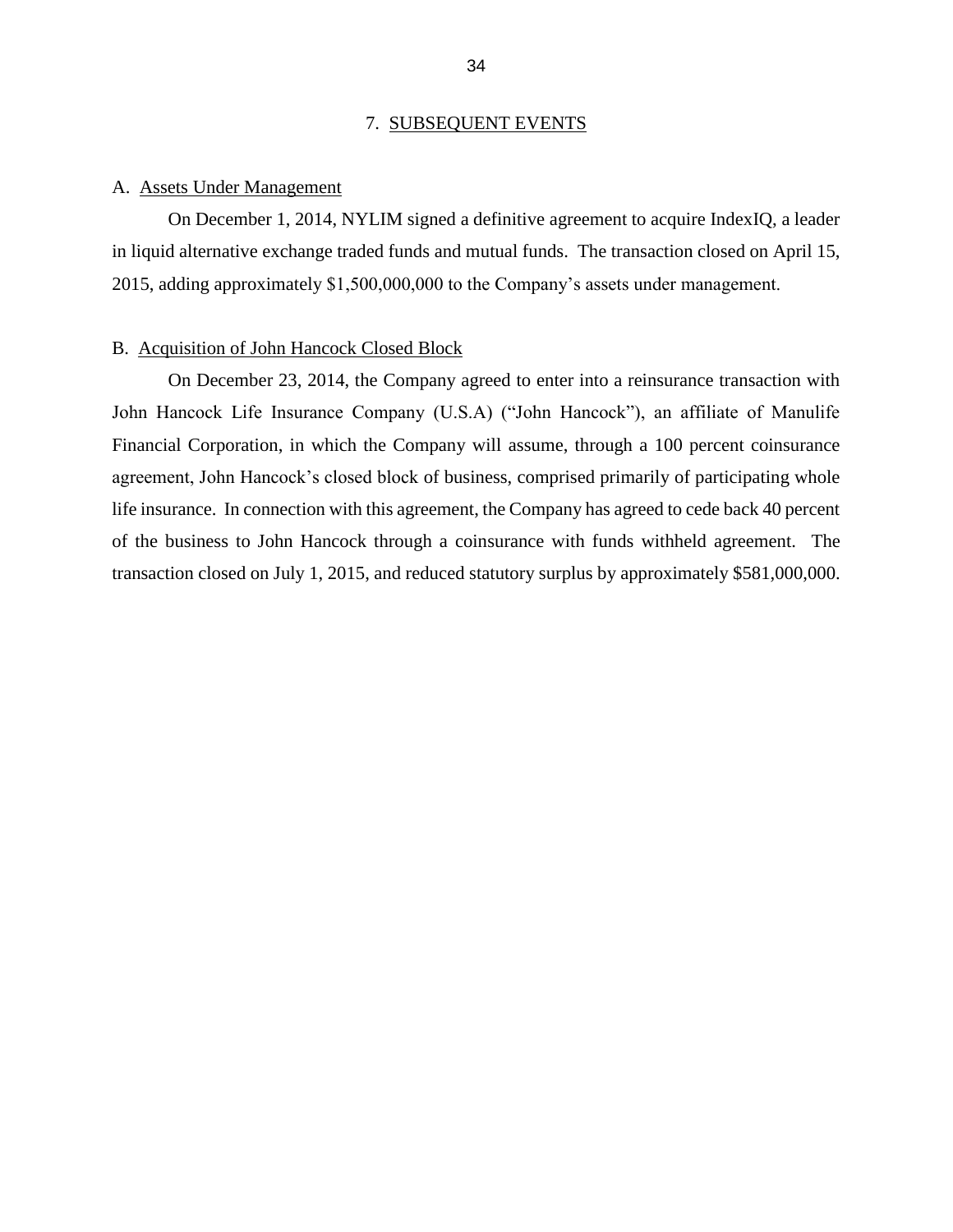Respectfully submitted,

 $\overline{a}$ 

/s/

Christopher Rushford, CFE, CPA Risk & Regulatory Consulting, LLC

COUNTY OF NEW YORK ) STATE OF NEW YORK ) )SS:

COUNTY OF NEW YORK )<br>Christopher Rushford, being duly sworn, deposes and says that the foregoing report, subscribed by him, is true to the best of his knowledge and belief.

> $\frac{1}{\sqrt{S}}$ Christopher Rushford, CFE, CPA

Subscribed and sworn to before me

this day of